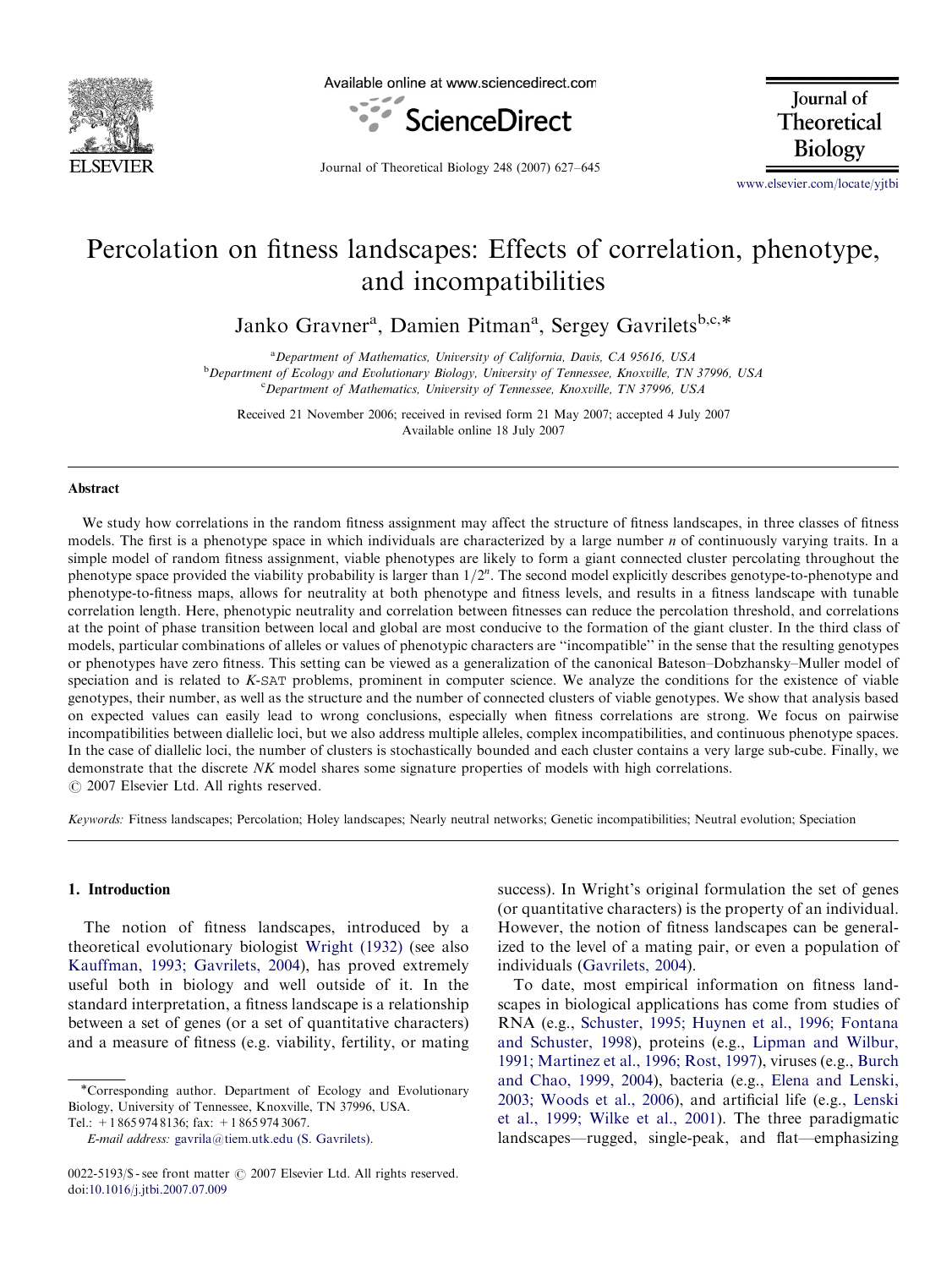particular features of fitness landscapes have been the focus of most of the earlier theoretical work (reviewed in [Kauffman, 1993; Gavrilets, 2004\)](#page-17-0). These landscapes have found numerous applications with regards to the dynamics of adaptation (e.g., [Kauffman and Levin, 1987; Kauffman,](#page-17-0) [1993; Orr, 2006a, 2006b](#page-17-0)) and neutral molecular evolution (e.g., [Derrida and Peliti, 1991\)](#page-17-0).

More recently, it was realized that the dimensionality of most biologically interesting fitness landscapes is enormous and that this huge dimensionality brings some new properties which one does not observe in low-dimensional landscapes (e.g. in two- or three-dimensional geographic landscapes). In particular, multidimensional landscapes are generically characterized by the existence of neutral and nearly neutral networks (also referred to as holey fitness landscapes) that extend throughout the landscapes and that can dramatically affect the evolutionary dynamics of the populations [\(Gavrilets, 1997; Gavrilets and Gravner, 1997;](#page-17-0) [Reidys et al., 1997; Gavrilets, 2004; Reidys et al., 2001;](#page-17-0) [Reidys and Stadler, 2001, 2002\)](#page-17-0).

An important property of fitness landscapes is their correlation pattern. A common measure for the strength of dependence is the *correlation function*  $\rho$  measuring the correlation of fitnesses of pairs of individual at a distance (e.g., Hamming) d from each other in the genotype (or phenotype) space

$$
\rho(d) = \frac{\text{cov}[w(.), w(.)]_d}{\text{var}(w)}
$$
(1)

[\(Eigen et al., 1989](#page-17-0)). Here, the term in the numerator is the covariance of fitnesses of two individuals at distance d, and  $var(w)$  is the variance in fitness over the whole fitness landscape. For uncorrelated landscapes,  $\rho(d) = 0$  for  $d > 0$ . In contrast, for highly correlated landscapes,  $\rho(d)$  decreases with d very slowly.

The aim of this paper is to extend our previous work [\(Gavrilets and Gravner, 1997](#page-17-0)) in a number of directions paying special attention to the question of how correlations in the random fitness assignment may affect the structure of fitness landscapes. In particular, we shed some light on issues such as the existence and number of viable genotypes, as well as the number and size of the clusters of viable genotypes. To this end, we introduce a variety of models, which could be divided into two essentially different classes: those with local correlations, and those with global correlations. As we will see, techniques used to analyze these models, and answers we obtain, differ significantly. We use a mixture of analytical and computational techniques; it is perhaps necessary to point out that these models are very far from trivial, and one is quickly led to outstanding open problems in probability theory and computer science.

We start (in Section 2) by briefly reviewing some results from [Gavrilets and Gravner \(1997\)](#page-17-0). In Section 3 we generalize these results for the case of a continuous phenotype space when individuals are characterized by a large number of continuously varying traits such as size, weight, color, or the concentrations of some gene products. The latter interpretation of the phenotype space may be particularly relevant given the rise of proteomics and the growing interest in gene regulatory networks.

The main idea behind our local correlations model studies in Section 4 is fitness assignment conformity. Namely, one randomly divides the genotype space into components which are forced to have the same phenotype; then, each different phenotype is independently assigned a random fitness. This leads to a simple two-parameter model, in which one parameter determines the density of viable genotypes, and the other the correlations between them. We argue that the probability of existence of a giant cluster (which swallows a positive proportion of all viable genotypes) is a non-monotone function of the correlation parameter and identify the critical surface at which this probability jumps almost from 0 to 1. In Appendix B we also investigate the effects of interaction between conformity structure and fitness assignment.

Section 5 introduces a class of models where genotypes are eliminated due to random incompatibilities between alleles. These models are characterized by global correlations. When there are only two alleles at each locus, the models are equivalent to random versions of the SAT problem, which is the canonical constraint satisfaction problem in computer science. In general, a SAT problem involves a set of Boolean variables and their negations that are strung together with OR symbols into clauses. The clauses are joined by AND symbols into a formula. A SAT problem asks one to decide, whether the variables can be assigned values that will make the formula true. Arguably, SAT is the most important class of problems in complexity theory. In fact, the general SAT problem was the first known NP-complete problem and was established as such by [Cook \(1971\).](#page-17-0) An important special case, K-SAT, has the length of each clause fixed at  $K$ . Even considerable simplifications, such as 3-SAT (see Section 5.4), remain NP-complete, although 2-SAT (see Section 5.1) can be solved efficiently by a simple algorithm. See e.g. [Korte and](#page-17-0) [Vygen \(2005\)](#page-17-0) for a comprehensive presentation of the theory. Difficulties in analyzing random SAT problems, in which formulas are chosen at random, in many ways mirror their complexity classes, but even random 2-SAT presents significant challenges (de la Vega, 2001; Bollobás [et al., 1994](#page-17-0)). In our present interpretation, the main reason for these difficulties is that correlations are so high that the expected number of viable genotypes may be exponentially large, while at the same time the probability that even one viable genotype exists is very low. In Section 5, we show that the high correlations in the random 2-SAT model essentially force the landscape to either have no viable genotypes or else to have fairly large sub-cubes contained within any cluster of viable genotypes. Moreover, the number of such clusters will be, in a proper interpretation, finite. The theory for higher order incompatibilities is closely related and we briefly review the existing literature for 3-SAT. We also describe pairwise incompatibility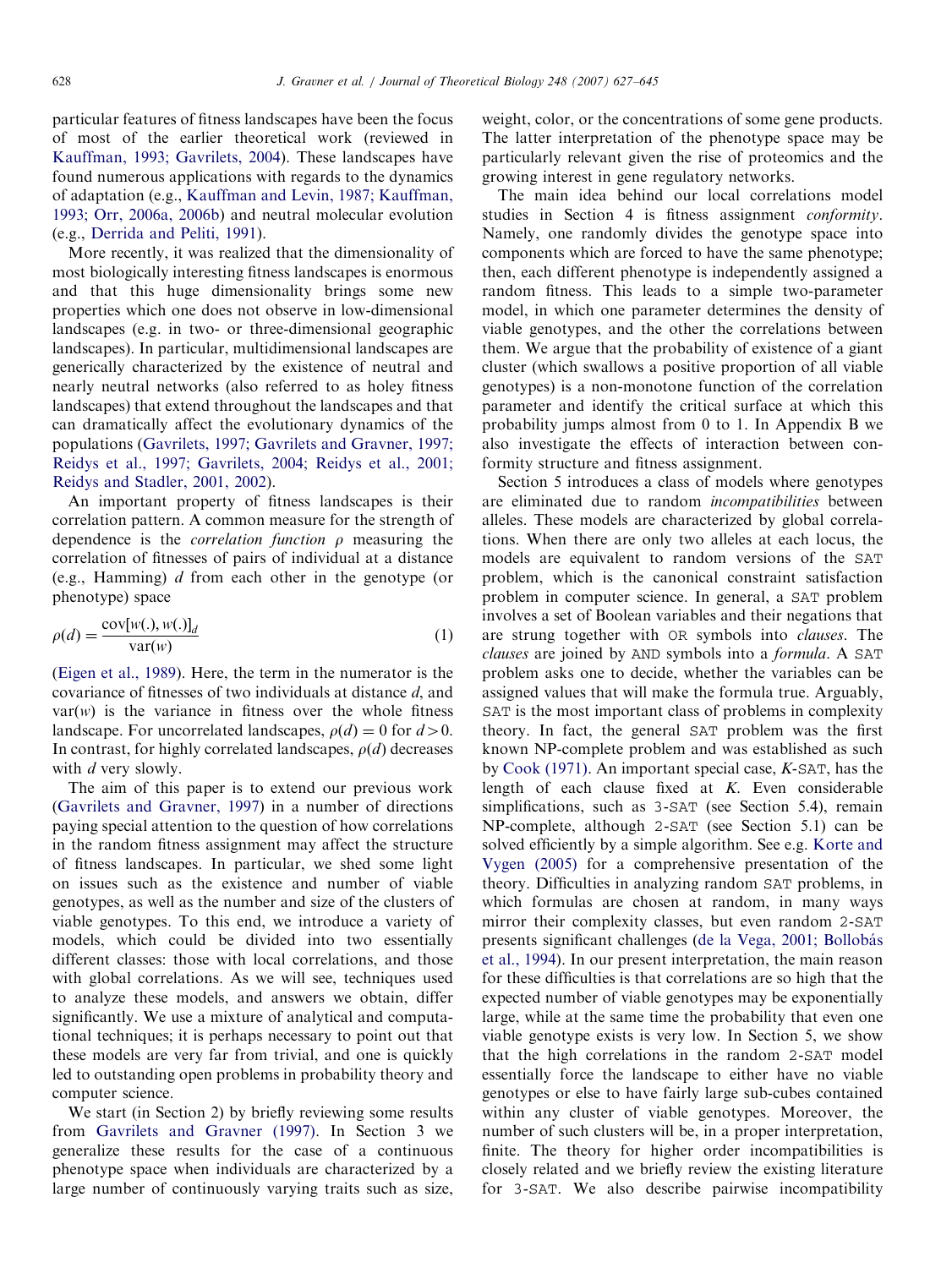models on multiallelic genotype spaces and continuous phenotype spaces where we address the question of existence of viable individuals.

In Section 6 we demonstrate that the discrete NK model shares some signature properties of models with high correlations. The proofs of our major results are relegated to Appendices A–E.

We summarize our main findings, provide their intuitive explanations, and briefly discuss their biological significance at the end of each section. Our most general results, their theoretical and biological significance, implications, and limitations are discussed in Section 7.

# 2. The basic case: binary hypercube and independent binary fitness

We begin with a brief review of the basic setup, from [Gavrilets and Gravner \(1997\)](#page-17-0) and [Gavrilets \(2004\).](#page-17-0) There are n diallelic loci with alleles 0 and 1. Each genotype is represented by a binary sequence of length *n*. The *genotype* space, i.e. the set of all possible genotypes, can be represented by an *n*-dimensional *binary hypercube 9*. In this space, genotypes are linked by edges induced by bitflips, i.e., *mutations* at a single locus, for example. For  $n = 4$ , a sequence of mutations might look like

 $0000 \leftrightarrow 1000 \leftrightarrow 1001 \leftrightarrow 1101 \leftrightarrow 1100.$ 

The (Hamming) *distance*  $d(x, y)$  between genotypes x and y is the number of loci in which  $x$  and  $y$  differ or, equivalently, the least number of mutations which connect  $x$  and  $y$ .

The *fitness* of each genotype x is denoted by  $w(x)$ . We will describe several ways to prescribe the fitness w at random, according to some probability measure P on all  $2^{2^n}$  possible assignments. Then we say that an event  $A_n$ happens *asymptotically almost surely* (a.a.s.) if its probability  $P(A_n) \to 1$  as  $n \to \infty$ . Typically,  $A_n$  will capture some important property of (random) clusters of genotypes.

We will commonly assume that fitness w takes only two values so that each genotype x is either viable  $(w(x) = 1)$  or inviable ( $w(x) = 0$ ). As a natural starting point, [Gavrilets](#page-17-0) [and Gravner \(1997\)](#page-17-0) considered uncorrelated landscapes, in which  $w(x)$  is chosen to be 1 with probability p, for each x independently of others. Thus,  $p$  can be viewed as the probability that a random combination of genes results in a viable individual. Such binary fitness assignment is not as restrictive as one might expect. If fitness were to be a random number between 0 and 1, then p could be interpreted as the width of an acceptable ''fitness band'' ([Gavrilets and Gravner, 1997; Gavrilets, 2004](#page-17-0)). We continue to refer to viable genotypes for the rest of this section and note that this is a well-studied problem in mathematical literature, although it presents considerable technical difficulties and some issues are still not completely resolved.

Given a particular fitness assignment, viable genotypes form a subset of  $\mathscr{G}$ , which is divided into connected *components* or *clusters*. For example, with  $n = 4$ , if 0000 is viable, but its four neighbors 1000, 0100, 0010, and 0001 are not, then it is isolated in its own cluster.

Perhaps the most basic result determines the *connectivity threshold* [\(Toman, 1979\)](#page-18-0): when  $p > \frac{1}{2}$ , the set of all viable genotypes is connected a.a.s. By contrast, when  $p < \frac{1}{2}$ , the set of viable genotypes is *not* connected a.a.s. This is easily understood, as the connectedness is closely linked to isolated genotypes, whose expected number is  $2^n p(1-p)^n$ . This expectation makes a transition from exponentially large in *n* to exponentially small at  $p = \frac{1}{2}$ . The events {*x* is isolated},  $x \in \mathcal{G}$ , are only weakly correlated, which implies that when  $p < \frac{1}{2}$  there are exponentially many isolated genotypes with high probability, while when  $p > \frac{1}{2}$ , a separate argument shows that the event that the set of viable genotypes contains no isolated vertex but is not connected becomes very unlikely for large  $n$ . This is perhaps the clearest instance of the local method: a local property (no isolated genotypes) is a.a.s. equivalent to a global one (connectivity).

Connectivity is clearly too much to ask for, as p above  $\frac{1}{2}$ is not biologically realistic. Instead, one should look for a weaker property which has a chance of occurring at small *p*. Such a property is *percolation*, a.k.a. existence of the *giant component*. For this, we scale  $p = \lambda/n$ , for a constant  $\lambda$ . When  $\lambda > 1$ , the set of viable genotypes percolates, that is, it a.a.s.contains a component of at least  $c \cdot n^{-1}2^n$  genotypes, with all other components of at most polynomial (in *n*) size. When  $\lambda < 1$ , the largest component is a.a.s. of size Cn. Here and below, c and C are some constants. These are results from Bollobás et al. [\(1994\)](#page-17-0).

The local method that correctly identifies the percolation threshold is a little more sophisticated than the one for the connectivity threshold, and uses branching processes with Poisson offspring distribution—hence we introduce notation  $Poisson(\lambda)$  for a Poisson distribution with mean  $\lambda$ . Viewed from, say, genotype  $0 \ldots 0$ , the binary hypercube locally approximates a tree with uniform degree  $n$ . Thus viable genotypes approximate a branching process in which every node has the number of successors distributed binomially with parameters  $n - 1$  and p, hence this random number has mean about  $\lambda$  and is approximately Poisson( $\lambda$ ). When  $\lambda > 1$ , such a branching process survives forever with probability  $1 - \delta > 0$ , where  $\delta$  depends on  $\lambda$  and is given by the implicit equation

$$
\delta = e^{\lambda(\delta - 1)}.
$$
 (2)

(e.g., [Athreya and Ney, 1971\)](#page-17-0). Large trees of viable genotypes created by the branching processes which emanate from viable genotypes merge into a very large ("giant") connected set. On the other hand, when  $\lambda$  < 1 the branching process dies out with probability 1.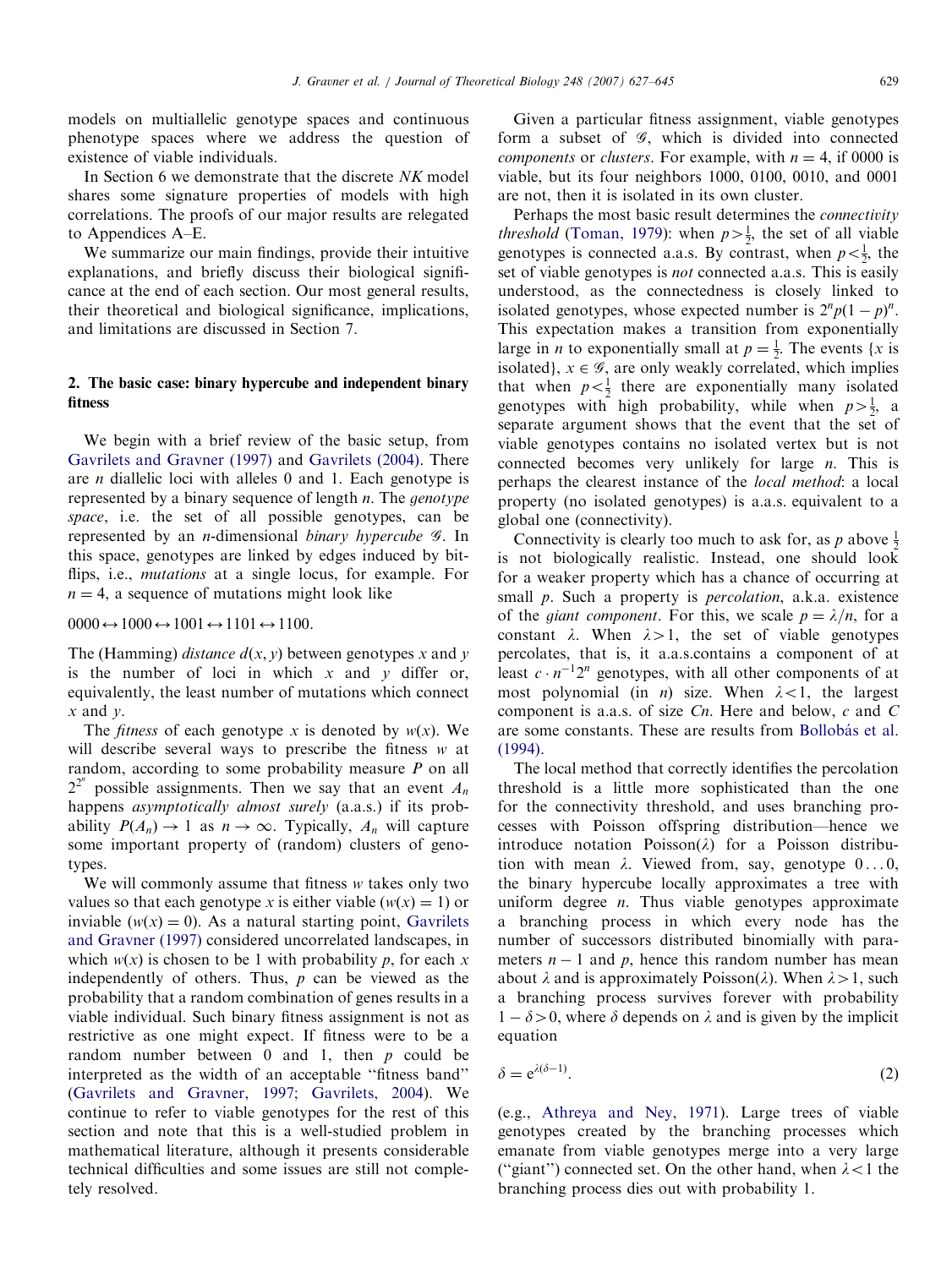The condition  $\lambda > 1$  for the existence of the giant component can be loosely rewritten as

$$
p > \frac{1}{n}.\tag{3}
$$

This shows that the larger the dimensionality  $n$  of the genotype space, the smaller values of the probability of being viable  $p$  will result in the existence of the giant component. Biological populations can evolve along this giant cluster by mutation and random drift and can diverge dramatically without the need to cross any fitness valleys or any help from selection. See [Gavrilets and Gravner \(1997\);](#page-17-0) [Gavrilets \(1997, 2004\); Skipper \(2004\); Pigliucci and](#page-17-0) [Kaplan \(2006\); Wilkins \(2007\)](#page-17-0) for discussions of biological and philosophical significance and implications of this important result.

#### 3. Percolation in a continuous phenotype space

In this section we assume that individuals are characterized by *n* continuous traits, labeled  $1, 2, \ldots, n$  (such as size, weight, color, or concentrations of particular gene products), each of which can have values between 0 and 1. A phenotype is therefore given by  $n$  trait-values, that is, by numbers  $z_1, \ldots, z_n \in [0, 1]$ . Let  $\mathcal{P} = [0, 1]^n$  be the *phenotype* space, i.e., the set of all possible phenotypes.

We begin with a modification of the model of independent binary fitness assignment used in the previous section. First, we choose N points  $x_1, \ldots, x_N \in \mathcal{P}$  uniformly at random where N is a Poisson( $\lambda$ ) random variable. (This construction is known as Poisson point location.) Points  $x_1, \ldots, x_N$  will be interpreted as "peaks" of equal height in the fitness landscape. Note that in this section, parameter  $\lambda$  gives the expected number of peaks in the phenotype space. Second, we declare any phenotype within  $r$  of one of the peaks, where  $r$  is a small positive number, viable and any phenotype not within  $r$  of one of the peaks inviable. Parameter  $r$  can be interpreted as measuring how harsh the environment is. For simplicity, we will assume "within r" to mean that "every coordinate differs by at most r.'' Note that this makes the set of viable phenotypes correlated, albeit the range of correlations is limited to 2r.

Our most basic question is whether a positive proportion of viable phenotypes is connected together into a giant cluster. Note that the probability  $p$  that a random point in  $\mathscr P$  is viable is equal to the probability that there is a "peak" within  $r$  from this point. Therefore,

$$
p = 1 - \exp[-\lambda(2r)^n] \approx \lambda(2r)^n.
$$

This is also the expected combined volume of viable phenotypes.

We will consider peaks  $x_i$  and  $x_j$  to be *neighbors* if they share a viable phenotype, that is, if their r-neighborhoods overlap; and we consider them to be connected if they are linked by a chain of consecutively neighboring peaks. By the standard branching process comparison, the necessary condition for the existence of a giant cluster is that a peak  $x$  neighbors more than one other peak on the average. All peaks within 2r of the focal peak are its neighbors. Therefore, the expected number of peaks neighboring  $x$  is

$$
v=\lambda\cdot(4r)^n,
$$

and  $v>1$  is necessary for percolation. As demonstrated by [Penrose \(1996\)](#page-17-0) (for a different choice of the norm, but the proof is the same), this condition becomes sufficient when  $n$ is large.

If  $v>1$  and fixed, then a.a.s. a positive proportion of all peaks (that is, cN peaks, where  $c = c(v) > 0$ ) are connected in one ''giant'' component, while the remaining connected components all have size of order log N. On the other hand, if  $v < 1$ , all components a.a.s. have size of order  $log N$ .

Note that the expected number  $\lambda$  of peaks in  $\mathscr P$  can be written as  $v \cdot (4r)^{-n}$ . Thus, the condition  $v > 1$  for the existence of the giant component of viable phenotypes can be loosely rewritten as

$$
p > \frac{1}{2^n}.\tag{4}
$$

This shows that viable phenotypes are likely to form a large connected cluster even when one is very unlikely to hit one of them at random, if  $n$  is even moderately large. The same conclusion and the same threshold are valid if instead of n-cubes we use n-spheres of a constant radius.

Thus, dramatic divergence in phenotype without any loss in fitness is possible if the dimensionality of the phenotype space is sufficiently large. The percolation threshold in the continuous phenotype space given by inequality (4) is much smaller than that in the discrete genotype space which is given by inequality (3). For example, the percolation threshold in the 10-dimensional continuous space  $\mathscr P$  is similar to that in the genotype space  $\mathscr G$  corresponding to 1024 diallelic loci. An intuitive reason for this is that continuous space offers a viable point a much greater opportunity to be connected to a large cluster. Indeed, in the discrete genotype space  $\mathscr G$  there are *n* neighbors per each genotype. In contrast, in the continuous phenotype space  $\mathscr{P}$ , the ratio of the volume of the space where neighboring peaks can be located (which has radius 2r) to the volume of the focal *n*-cube (which has radius *r*) is  $2^n$ .

# 4. Percolation in a correlated landscape with phenotypic neutrality

The standard paradigm in biology is that the relationship between genotype and fitness is mediated by phenotype (i.e., observable characteristics of individuals). Both the genotype-to-phenotype and phenotype-to-fitness maps are typically not one-to-one. Here, we formulate a simple model capturing these properties which also results in a correlated fitness landscape. Below we will call mutations that do not change phenotype conformist. These mutations represent a subset of neutral mutations that do not change fitness.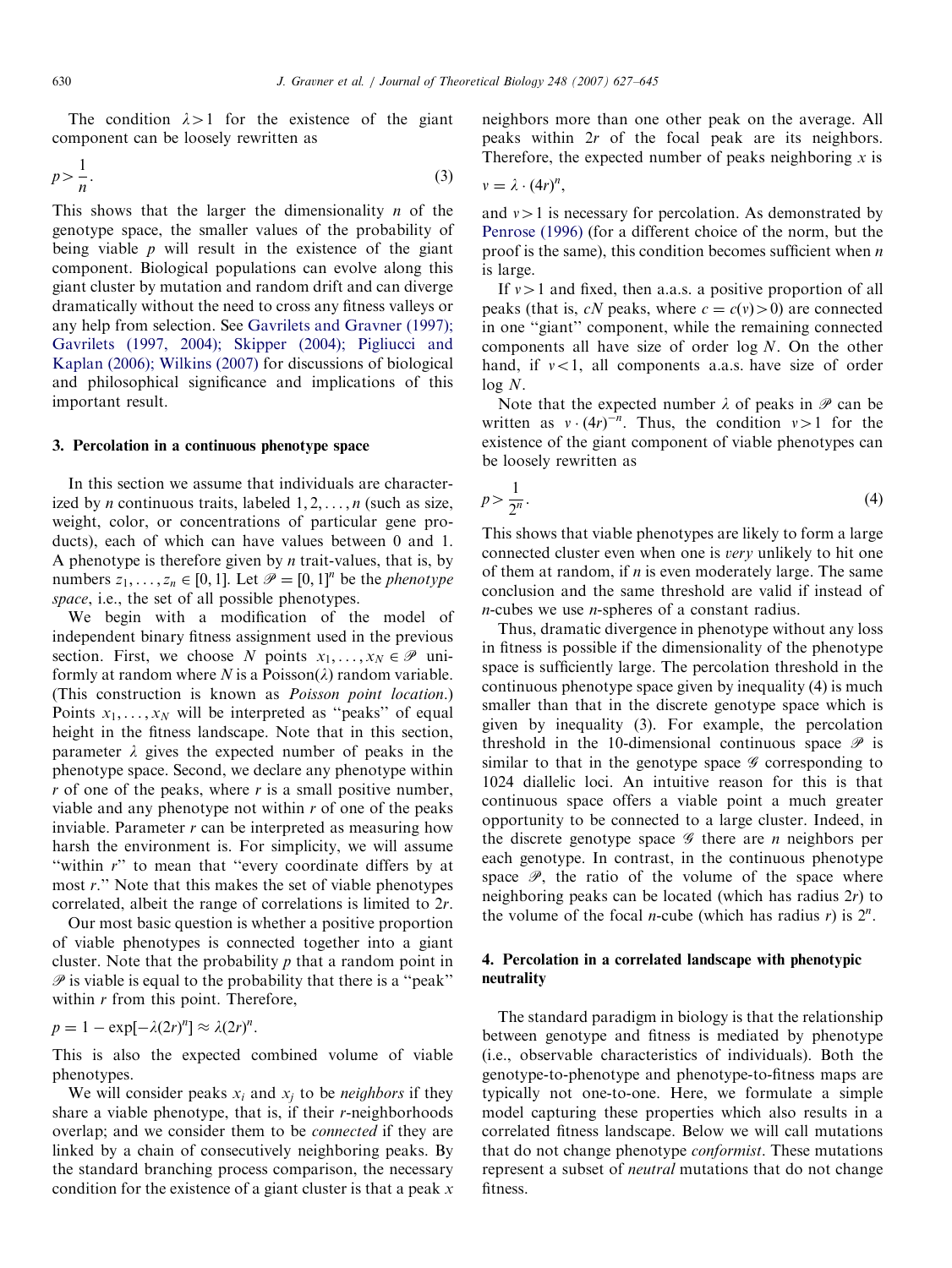We propose the following two-step model. To begin the first step, we make each pair of genotypes x and y in a binary hypercube  $G$  independently *conformist* with probability  $q_d$  where  $d = d(x, y)$  is the Hamming distance between  $x$  and  $y$ . We then declare any pair  $x$  and  $y$  to belong to the same *conformist cluster* if they are linked by a chain of conformist pairs. This version of long-range percolation model (cf., [Berger, 2004; Biskup, 2004\)](#page-17-0) divides the set of genotypes  $\mathscr G$  into conformist clusters. We postulate that all genotypes in the same conformist cluster have the same phenotype. Therefore, genetic changes represented by a change from one member of a conformist cluster to another (i.e., single or multiple mutations) are phenotypically neutral. In the second step, we make each conformist cluster independently viable with probability  $p = \lambda/n$ . This generates a random set of viable genotypes, and we aim to investigate when this set has a giant connected component.

To illustrate our model, we can interpret the ''genotype'' as a linear RNA sequence. This sequence folds into a threedimensional molecule which has a particular structure, and corresponds to our ''phenotype.'' Finally, the molecule itself has a particular function, e.g., to bind to a specific part of the cell or to another molecule. A measure of how well this can be accomplished is represented by our ''fitness.''

The distribution of conformist clusters depends on the probabilities  $q_1, q_2, q_3, \ldots$  which determine how the conformity probability varies with genetic distance. We will study the case when  $q_1 = q > 0, q_2 = q_3 = \cdots = 0$  (Häggström, 2001). That is,  $q$  is the probability that a pair of nearest neighbors is a conformist pair. Thus, we can talk about conformist edges or equivalently conformist *mutations*, and  $q$  is the probability that a mutation is conformist. (Note however that it is possible that nearest neighbors  $x$  and  $y$  are in the same conformist cluster even if the edge between them is non-conformist.) Fig. 1 illustrates our 2-step procedure in a four-dimensional example.

We expect that a more general model with  $q_k$  declining fast enough with  $k$  is just a smeared version of this basic one, and its properties are not likely to differ from those of the simpler model. We conjecture that for our purposes, ''fast enough'' decrease should be exponential with a rate logarithmically increasing in the dimension  $n$ , e.g. for large  $k, q_k \leq \exp(-\alpha(\log n)k)$ , for some  $\alpha > 1$ . (This is expected to be so because in this case the expected number of neighbors of the focal genotype is finite.)

We observe that the first step of our procedure is an edge version of the percolation model discussed in the second section, with a similar giant component transition (Bollobás et al., 1992). Namely, let  $q = \mu/n$ . Then, if  $\mu > 1$ , there is a.a.s.one giant conformist cluster of size  $c \cdot 2^n$ , with all others of size at most Cn. In contrast, if  $\mu < 1$  all conformist clusters are of size at most Cn. Note that the number of conformist clusters is always on the order  $2^n$ . In fact, even the number of ''non-conformist'' (i.e., isolated)

Fig. 1. A four-dimensional example. (a) Start with the four-dimensional hypercube. (b) On the first step, create conformist clusters by randomly eliminating each edge with probability  $1 - q$ . In the example, there are seven conformist clusters left. (c) On the second step, remove each conformist cluster with probability  $1 - p$ ; the vertices to be removed are black. In the example, there are three viable conformist clusters left. (d) The remaining viable genotypes have nearest neighbors connected by edges. In the example, all remaining viable genotypes are connected in a single component.

clusters is a.a.s.asymptotic to  $e^{-\mu}2^n$ , as the probability  $P(x \text{ is isolated}) = (1 - \mu/n)^n$ .

Denote by  $x \leftrightarrow y$  (resp. $x \leftrightarrow y$ ) the event that x and y are (resp.are not) in the same conformist cluster. First, we note that the probability  $P(x \leftrightarrow y)$  that two genotypes belong to the same conformist cluster depends on the Hamming distance  $d(x, y)$  between them, and on  $q = \mu/n$ . In particular, we show in Appendix A that, if  $\mu$ <1 and  $d(x, y) = k$  is fixed, then

$$
k!q^{k}(1 - O(n^{-2})) \le P(x \leftrightarrow y) \le k!q^{k}(1 + O(n^{-1} \log n)).
$$
 (5)

The dominant contribution  $klq^k$  is simply the expected number of conformist pathways between  $x$  and  $y$  that are of shortest possible length.

It is also important to note that, for every  $x \in \mathscr{G}$ , the probability  $P(x \text{ is viable}) = p$ , therefore it does not depend on q. Moreover, for  $x, y \in \mathscr{G}$ ,

$$
P(x \text{ and } y \text{ viable}) - p^2
$$
  
=  $P(x \text{ and } y \text{ viable}, x \leftrightarrow y)$   
+  $P(x \text{ and } y \text{ viable}, x \leftrightarrow y) - p^2$   
=  $pP(x \leftrightarrow y) + p^2 \cdot P(x \leftrightarrow y) - p^2$   
=  $p(1-p)P(x \leftrightarrow y) \ge 0$ .

d

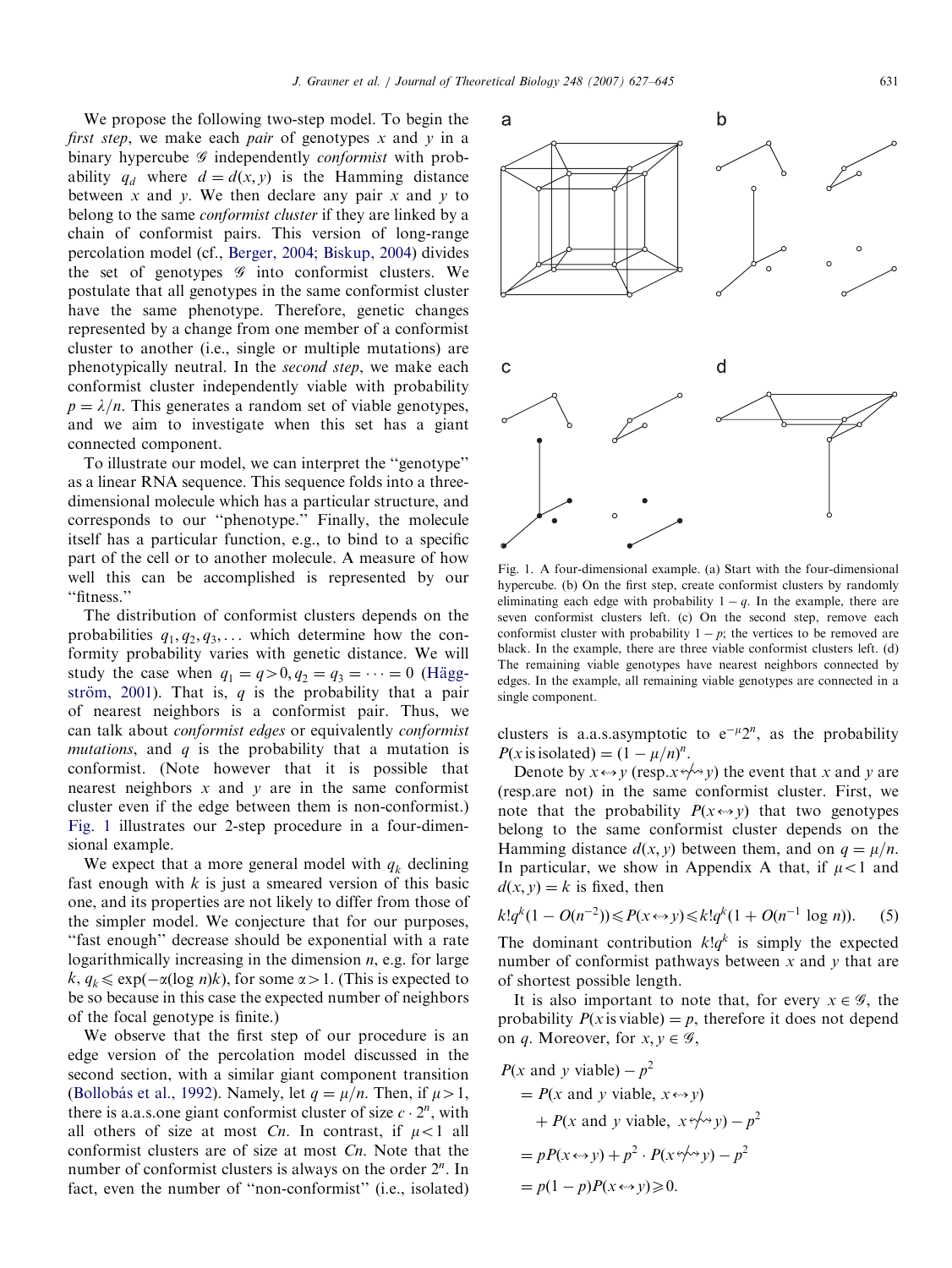Therefore, the correlation function (1) of fitness is

$$
\rho(x, y) \approx P(x \leftrightarrow y),\tag{6}
$$

which clearly increases with q and, thus, with  $\mu$ . The correlation function  $\rho(x, y)$  decreases exponentially with distance  $d(x, y)$  when  $\mu < 1$ , and is bounded below when  $\mu > 1$ . Nevertheless, as we will see below, we can effectively use local methods for all values of  $\mu$ . Therefore, in this model the probability of being viable is controlled by parameter  $\lambda$  while the correlation structure of the landscape is controlled by parameter  $\mu$ .

Proceeding by local branching process heuristics analogous to those used in Section 2, we reason that a surviving node on the branching tree can have two types of descendants: those that are connected by conformist mutations and those that are in different conformist clusters and viable independently. Therefore the number of descendants in the branching process is approximately Poisson( $\mu + \lambda$ ).

The above argument can only work when  $\mu$  < 1, as otherwise the correlations are global. If  $\mu > 1$ , we need to eliminate the entire conformist giant component, which is a.a.s. inviable (because  $p$  is small). Locally, we condition on the (supercritical) branching process of the supposed descendant to die out. Such conditioned process is a subcritical branching process, with Poisson  $(\mu\delta)$  distribution of successors ([Athreya and Ney, 1971\)](#page-17-0) where  $\delta = \delta(\mu) < 1$  is given by the equation  $\delta = \exp(\mu(\delta - 1))$ , analogous to Eq. (2). This gives the conformist contribution, to which we add the independent Poisson( $\lambda \delta$ ) contribution.

To have a convenient summary of the conclusions above, assume that  $\mu$  is fixed and let  $\zeta(\mu)$  be the smallest  $\lambda$  which a.a.s. ensures the giant component, i.e.,

 $\zeta(\mu) = \inf \{ \lambda : \text{a cluster of at least } cn^{-1}2^n \}$ 

viable genotypes exists a.a.s. for some  $c>0$ .

One would expect that for  $\lambda < \zeta(\mu)$  all components are a.a.s. of size at most Cn. The asymptotic critical curve is given by  $\lambda = \zeta(\mu)$ , where

$$
\zeta(\mu) = \begin{cases}\n1 - \mu & \text{if } \mu \in [0, 1], \\
\frac{1}{\delta} - \mu & \text{if } \mu \in [1, \infty).\n\end{cases}
$$
\n(7)

The asymptotic critical curve  $\zeta(\mu)$  reaches the smallest value of 0 at  $\mu = 1$ . To intuitively understand why percolation occurs the easiest with  $\mu \approx 1$  (that is, when the probability of a conformist mutation is  $\approx 1/n$ , it helps to think of the model as a branching process on clusters rather than on genotypes. Suppose we fix a particular set of k genotypes as a viable conformist cluster. The number of genotypes neighboring this cluster is then fixed, but the number of neighboring conformist clusters is random. For any  $\mu$ <1, it follows from Eq. (5) that the expected number of neighboring clusters is asymptotically the same as the number of neighboring genotypes. Consequently, we expect the overall number of descendants in the branching process to be greater if the size of the neighboring clusters is greater on average; which is exactly what happens as  $\mu$ increases towards 1. If  $\mu > 1$ , then there is a positive proportion of the neighboring genotypes that are in the giant cluster. This giant cluster is likely to be inviable, so the parameter  $\lambda$  must be greater to compensate for its loss.

In fact, one can prove rigorously (Pitman, unpub.) that  $1 - \mu$  is a lower bound on the critical surface by comparison with an edge percolation model in which each edge is retained independently with probability  $p + q - pq$ . We also remark that the number of viable clusters is on the same order as the number of all viable genotypes, that is,  $2^n/n$ . Since  $p = \lambda/n$ , it follows that the number of viable genotypes is on the order of  $2^n/n$ .

We have not been able to find an analytic proof that  $\zeta(\mu)$ (7) is also an upper bound, i.e., that the actual critical surface is given by  $\zeta$ . Thus, we resort to computer simulations for confirmation. For this, we indicate global connectivity with the event  $A$  that a genotype within distance  $d = 2$  of 0...0 is connected (through viable genotypes) to a genotype within distance  $d = 2$  of 1...1. We make this choice because the distance 2 is the smallest that works with asymptotic certainty. Indeed, the genotypes 0 ... 0 and 1 ... 1 are likely to be inviable. Even the number of viable genotypes within distance one of each of these is only of constant order. It follows that, for any  $\mu > 0$ , the probability of connectivity between a viable genotype within distance one of  $0 \dots 0$  and a viable one within distance one of 1...1 does not converge to 1 but is of a nontrivial constant order. By contrast, there are about  $n^2$  vertices within distance 2 of 0... 0 among which of order n are viable.

When  $\lambda > \zeta(\mu)$  the probability of the event A should therefore be (exponentially) close to 1. On the other hand, when  $\lambda < \zeta(\mu)$  the probability that a connected component within distance 2 of either  $0...0$  or  $1...1$  extends for distance of the order  $n$  is exponentially small. We further define the critical curves

 $\lambda_m$  = the smallest  $\lambda$  for which  $P(A) > 0.1$ ,  $\lambda_M$  = the largest  $\lambda$  for which  $P(A)$  < 0.9.

We approximated  $\lambda_m$  and  $\lambda_M$  for  $n = 10, \ldots, 20$  and  $\mu = 0(0.1)2$ , with 1000 independent realizations of each choice of  $n$ ,  $\mu$ , and  $\lambda$ . We used the linear cluster algorithm described in [Sedgewick \(1997\).](#page-18-0) Unfortunately, simulations above  $n \approx 20$  are not feasible. The results are depicted in [Fig. 2](#page-6-0).

We make the following observations relating to [Fig. 2](#page-6-0):

- $\bullet$  Even for low *n*, both critical curves approximate well the overall shape of the theoretical limit curve  $\zeta$ .
- The two curves  $\lambda_m$  and  $\lambda_M$  appear to be approaching a limiting curve away from the theoretical limiting curve  $\zeta$ . However, this need not be interpreted as evidence against  $\zeta$  being the actual limiting curve. Indeed, this behavior is an instance of a *sharp threshold* [\(Friedgut,](#page-17-0)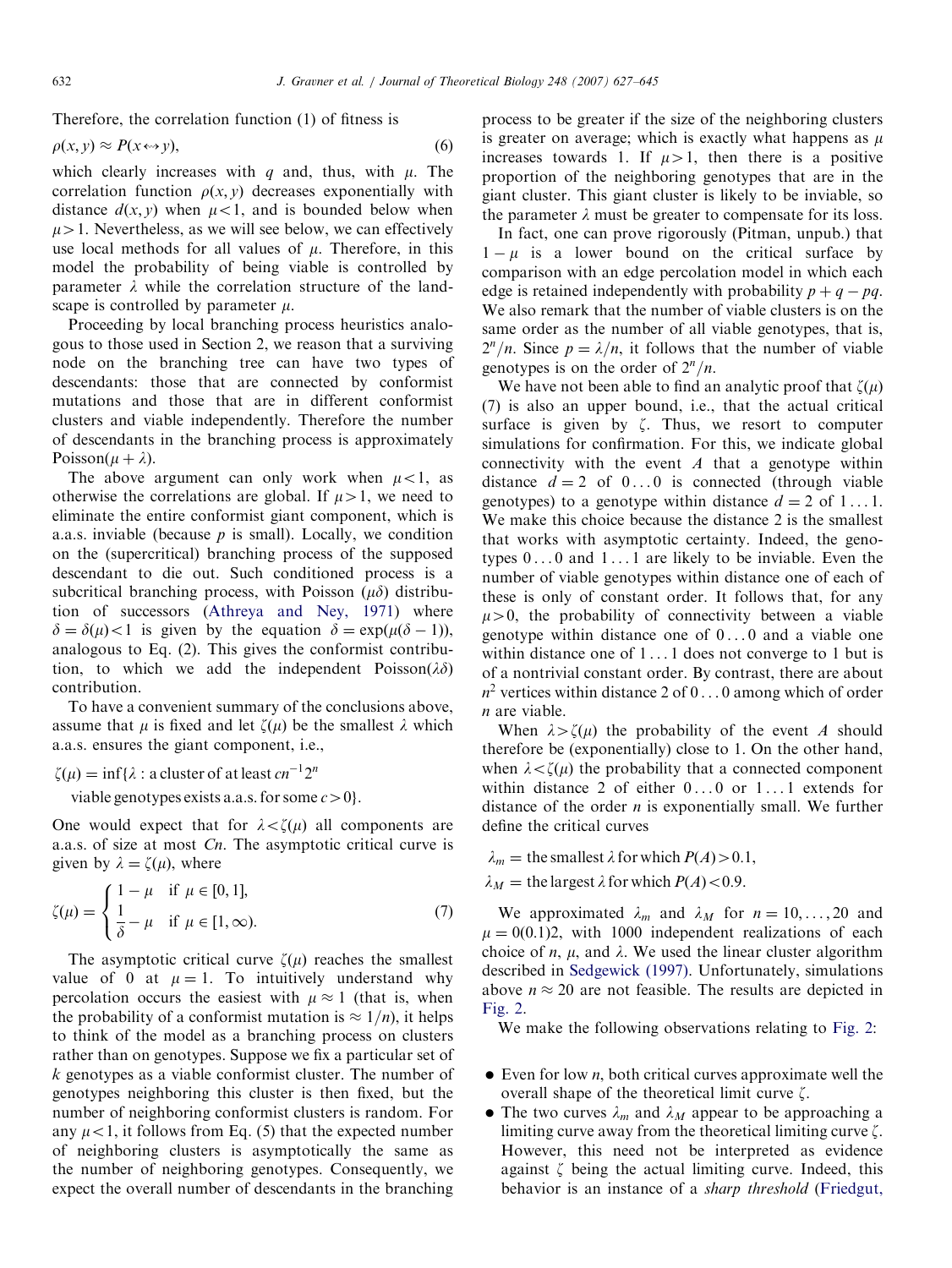<span id="page-6-0"></span>

Fig. 2. Simulated lower bounds  $\lambda_m$  (dashed curves) and upper bounds  $\lambda_M$ (solid curves), and  $\zeta$  (thick curve) plotted against  $\mu$ , for  $n = 10, \ldots, 20$ . Lower bounds increase with  $n$ , and upper bounds decrease, for this range of n.

[1999](#page-17-0)): if one fixes a  $\mu$ , and increases  $\lambda$  from 0 to  $\infty$ , then the global connectivity probability  $P(A)$  rises from 0.1 to 0.9 within a very short interval (of length  $\lambda_M - \lambda_m$ ) even for a relatively low *n*. The *location* of this sharp increase gets close to  $\zeta$  much later; in symbols,  $\lambda_M - \lambda_m \ll |\zeta - \lambda_m|$  for large *n*.

- For  $\mu < 1$ ,  $\lambda_m$  tends to be above the limit curve. This is not surprising because the local argument always gives an upper bound on the probability  $P(A)$  of event A.
- The approximation of  $\lambda_m$  appears to deteriorate near  $\mu = 2$ , which stems from the increased probability of survival of the giant component for larger  $\mu$ .

Summarizing, we have shown that this more realistic model with phenotypic neutrality and fitness correlation shares the most important property of simpler models considered above—the existence of a percolating giant cluster of viable genotypes extending throughout the genotype space. More specifically, the number of clusters of viable genotypes is on the order of  $2^n/n$  for any  $\lambda$  and  $\mu$ , and percolation occurs for  $\lambda$  larger than  $\zeta(\mu)$  given by Eqs. (7). In terms of the viability probability  $p$ , the percolation threshold is thus inversely proportional to the dimensionality *n* of the genotype space (because  $p = \lambda/n$ ). Conformist mutations are most advantageous at about  $\mu = 1$ , which is the point of phase transition between local and global conformist connectivity. In particular, for  $\mu \sim 1$ , percolation could potentially occur for  $p$  on a scale smaller than  $1/n$ . What is also clear from the heuristics and simulations is that conformist clustering, and thus correlations, can help or hinder connectivity in fitness landscapes. Indeed, the critical probability for global connectivity in the uncorrelated landscape is about  $\lambda = 1$  (Section 2). In the correlated landscape model considered here, the critical value  $\zeta$  < 1 approximately for  $\mu$  < 1.5 (Fig. 2). However, for large values of  $\mu$ , correlations hinder connectivity.

In the model studied above, the viability probability  $p$ was independent of the size of the conformist clusters. In Appendix B, we consider a simple generalization that can be tuned to create positive or negative correlations between conformist cluster size and viability.

#### 5. Percolation in incompatibility models

In the model considered in the previous section correlations rapidly decreased with distance. This property made local analysis possible. The models we introduce now are fundamentally different in the sense that correlations are so high that the local method gives a wrong answer.

In the previous sections, in constructing fitness landscapes we were assigning fitness to individual genotypes or phenotypes. Here, we make certain assumptions about ''fitness'' of particular combinations of alleles or the values of continuously varying phenotypic characters. Specifically, we will assume that some of these combinations are ''incompatible'' in the sense that the resulting genotypes or phenotypes under given environmental conditions have reduced (or zero) fitness [\(Orr \(1995\); Orr and Orr \(1996\);](#page-17-0) [Gavrilets \(2004\)](#page-17-0)). The resulting models can be viewed as a generalization of the Bateson–Dobzhansky–Muller model [\(Cabot et al., 1994; Orr, 1995; Orr and Orr, 1996;](#page-17-0) [Orr, 1997; Orr and Turelli, 2001; Gavrilets and Hastings,](#page-17-0) [1996; Gavrilets, 1997; Gavrilets and Gravner, 1997;](#page-17-0) [Gavrilets, 2003, 2004; Coyne and Orr, 2004](#page-17-0)) which represents a canonical model of speciation.

## 5.1. Diallelic loci

We begin by considering  $n$  diallelic loci and assuming that each pair of alleles is independently incompatible with probability

$$
p = \frac{c}{2n}
$$

.

We let a single pair of incompatible alleles make an individual inviable. Thus, the variable  $p$  characterizes the probability of being inviable rather than viable as in the previous sections.

There are  $4 \cdot {n \choose 2}$  $\binom{n}{2}$  allele pairs in all, and we form a random list  $F$  of those that are incompatible. We denote the allele pair u at locus i and v at locus j by  $(u_i, v_j)$ . In this nonstandard notation,  $(0_1, 0_2) \in F$ , for example, means that allele 0 at locus 1 and allele 0 at locus 2 are incompatible. In general, if  $(u_i, v_i) \in F$ , all genotypes with  $u$  in position  $i$  and  $v$  in position  $j$  are inviable. A genotype  $x$ is then inviable if and only if there exist i and j, with  $i < j$ , so that u and v are, respectively, the alleles of x at loci i and j,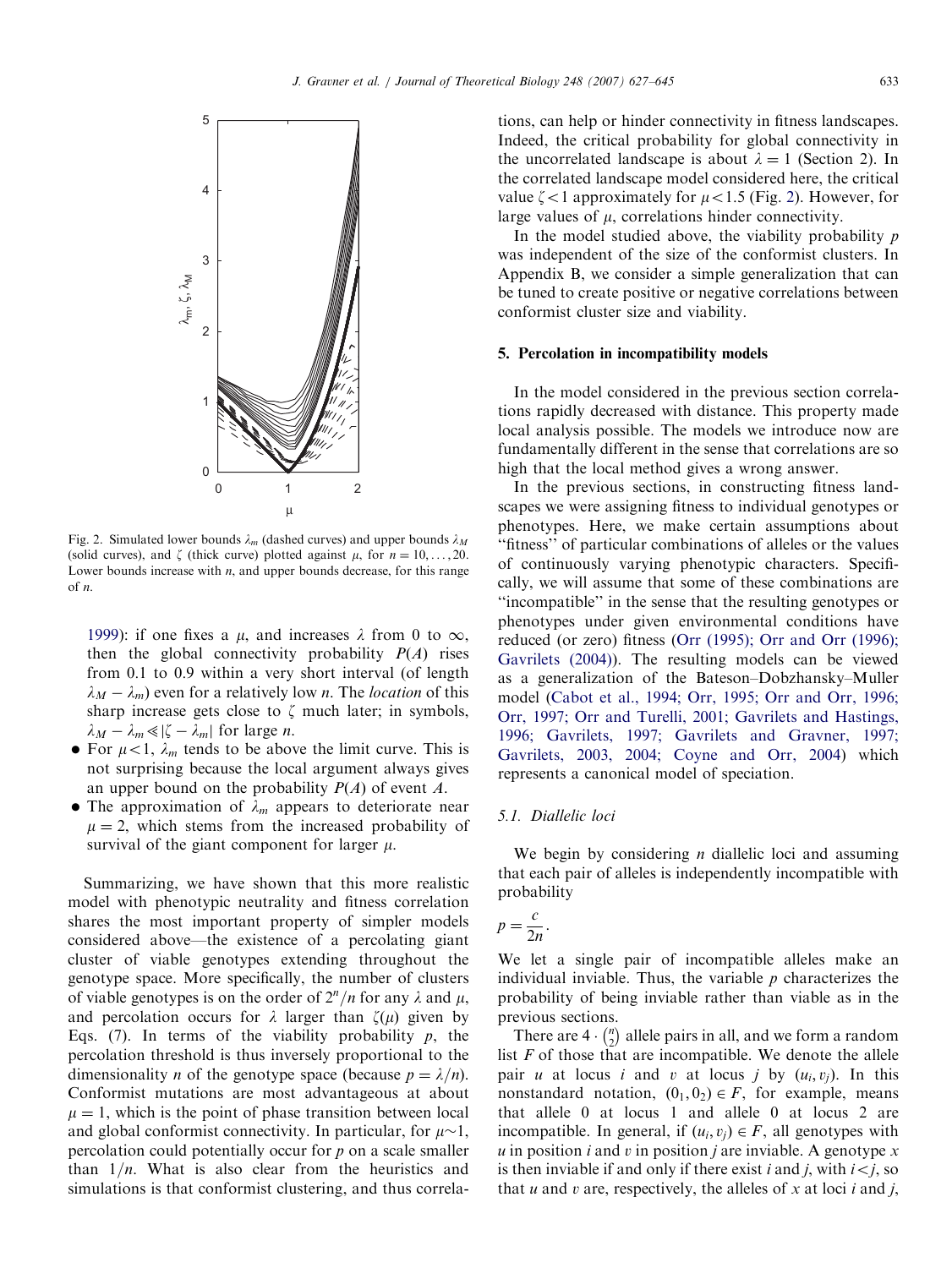and  $(u_i, v_i) \in F$ . For example, if  $F_1 = \{(0_1, 0_2), (1_2, 0_3),$  $(1_1, 1_2)$ , viable genotypes may have 011, 100, and 101 as their first three alleles. For  $F_2 = F_1 \cup \{(0_1, 1_3), (1_1, 0_2)\}\)$ , no viable genotype remains.

Incompatibility  $(0<sub>1</sub>, 0<sub>2</sub>)$  is equivalent to two implications:  $0_1 \Rightarrow 1_2$  and  $0_2 \Rightarrow 1_1$  or to the single OR statement  $1_1$  OR  $1_2$ . In this interpretation, the problem of whether, for a given list of incompatibilities  $F$ , there is a viable genotype is known as the 2-SAT problem [\(Korte and Vygen, 2005\)](#page-17-0). The associated *digraph*  $D_F$  is a graph on  $2n$  vertices  $x_i$ ,  $i = 1, \ldots n$ ,  $x = 0, 1$ , with oriented edges determined by the implications. A well-known theorem ([Korte and Vygen,](#page-17-0) [2005\)](#page-17-0) states that a viable genotype exists iff  $D_F$  contains no oriented cycle from  $0_i$  to  $1_i$  and back to  $0_i$  for any  $i =$  $1, \ldots n$  in  $D_F$ . For example, for the incompatibilities  $F_2$  as above, one such cycle is  $0_1 \rightarrow 1_2 \rightarrow 1_3 \rightarrow 1_1 \rightarrow 1_2 \rightarrow 0_1$ .

#### 5.1.1. Existence of viable genotypes

In this model, viable genotypes exist only if the probability of pairwise incompatibility  $p$  is smaller than  $1/(2n)$ . More precisely, let N be the number of viable genotypes. Then

- if  $c>1$ , then a.a.s.  $N = 0$ .
- if  $c < 1$ , then a.a.s.  $N > 0$ .

This result first appeared in the computer science literature in the 1990s (see [de la Vega \(2001\)](#page-17-0) for a review), and it is an extension of the celebrated Erdös-Rényi random graph results (Bollobás, 2001; Janson et al., 2000) to the oriented case.

Note that the expectation  $E(N) = 2^n(1-p)^{{n \choose 2}} \approx 2^n e^{-cn/4}$ , which grows exponentially whenever  $c < 4 \log 2 \approx 2.77$ . Neglecting correlations would therefore suggest a wrong threshold for the existence of viable genotypes. The local method based on analysis of the averages (e.g., used in [Gavrilets, 2004, Chapter 6](#page-17-0)) is even farther off, as it suggests an a.a.s. giant component when  $p < (1 - \varepsilon) \log n/n$  for any  $\varepsilon \negthinspace > \negthinspace 0.$ 

### 5.1.2. The number of viable genotypes

Assume that  $c < 1$ . Sophisticated, but not mathematically rigorous methods based on replica symmetry [\(Monasson](#page-17-0) [and Zecchina, 1997; Biroli et al., 2000\)](#page-17-0) from statistical physics suggest that, as  $n \to \infty$ ,  $\lim n^{-1} \log N$  varies almost linearly between  $\log 2 \approx 0.69$  (for small c, when, as we prove below, this limit is log  $2 + \mathcal{O}(c)$  and about 0.38 (for c close to 1). One can however prove that  $n^{-1}$  log N is for large n sharply concentrated around its mean ([de la](#page-17-0) [Vega, 2001](#page-17-0)).

Upper and lower bounds on  $N$  can also be obtained rigorously. For example, if  $X$  is a number of incompatibilities which involve disjoint pairs of loci (i.e., those for which every locus is represented at most once among the incompatibilities), then  $N \leq \exp(n \log 2 + X \log(\frac{3}{4}))$ , as each of the X incompatibilities reduces the number of viable genotypes by the factor  $\frac{3}{4}$ . If we imagine adding

incompatibilities one by one at random until there are about cn of them, then after we have  $k$  incompatibilities on disjoint pairs of loci the waiting time (measured by the number of incompatibilities added) for a new disjoint one is geometric with expectation  $\binom{n}{2}$  $\binom{n}{2} / \binom{n-2k}{2}$  $\binom{n-2k}{2}$ . Therefore, X is a.a.s. at least  $Kn$ , where  $K$  solves the approximate equation

$$
\binom{n}{2}\left(\sum_{k=0}^{Kn}\frac{1}{\binom{n-2k}{2}}\right)\sim cn,
$$

or

$$
\int_0^{Kn} \frac{1}{(n-2k)^2} \, \mathrm{d}k \sim \frac{c}{n},
$$

which reduces to  $K = c/(1 + 2c)$ . This implies that in the limit of large  $n$  the upper bound on  $N$  can be written as

$$
\frac{1}{n}\log N \le \frac{1}{1+2c}\log 2 + \frac{c}{1+2c}\log 3.
$$
 (8)

A lower bound is even easier to obtain. Namely, the probability that a fixed location (i.e., locus)  $i$  does not appear in F is  $(1-p)^{4(n-1)} \rightarrow e^{-2c}$ , and then it is easy to see that the number of loci represented in  $F$  is asymptotically  $(1 - e^{-2c})n$ . As the other loci are neutral (in the sense that changing their alleles does not affect fitness),  $n^{-1}$  log N is asymptotically at least  $e^{-2c}$  log 2. Clearly, this gives a lower bound on the exponential size of any cluster of viable genotypes.

If this was an accurate bound, it would imply that the space of genotypes is rather simple, in that almost all its entropy would come from neutral loci. (By analogy with physical systems, entropy is a measure of the amount of choice (''number of degrees of freedom'') one has in selecting a viable genotype.) Appendix C presents two arguments which will demonstrate that this is not the case.

## 5.1.3. The structure of clusters

The derivations in Appendix C show that every viable genotype is connected through mutation to a fairly substantial viable sub-cube. In this sub-cube, alleles on at most a proportion  $r_u(c) < 1$  of loci are fixed (to 0 or 1) while the remaining proportion  $1 - r_u(c)$  could be varied without effect on fitness. Note from [Fig. 4](#page-13-0) in Appendix C that  $1 - r_u(c) \geq 0.3$  for all c, and that such a phenomenon is extremely unlikely on uncorrelated landscapes. Namely, in the setting of Section 2, the probability that a viable subcube of size  $k$  exists anywhere is at most

$$
\binom{n}{k} \cdot p^{2^k} \le \exp(k \log n + 2^k \log p),
$$

so even at the connectivity threshold  $p = \frac{1}{2}$  the size of largest viable subcube is a.a.s.of order log log  $n$ . Note also that, for  $c<1$ ,  $N\geq 2^{(1-r_u(c))n}$  a.a.s. and so in the limit of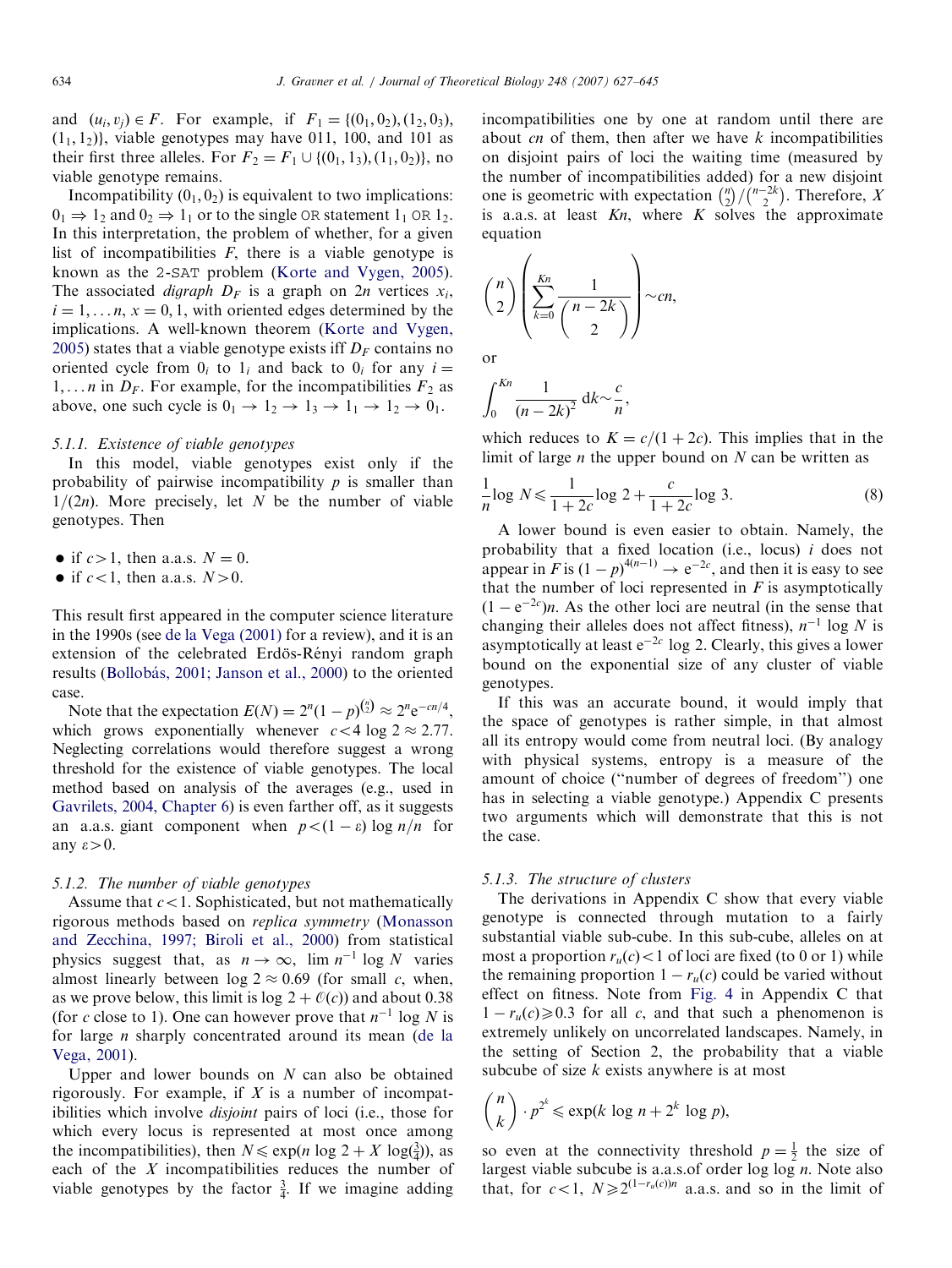<span id="page-8-0"></span>large  $n$  the lower bound on  $N$  can be written as

$$
\frac{1}{n}\log N \geqslant (1 - r_u(c))\log 2. \tag{9}
$$

# 5.1.4. The number of clusters

The natural next question concerns the number of clusters R when  $c < 1$ . This again has quite a surprising answer, unparalleled in landscapes with rapidly decaying correlations. Namely, R is stochastically bounded, that is, for every  $\varepsilon > 0$  there exists an  $z = z(\varepsilon)$  such that  $P(R \le z$  for all  $n$ ) > 1 –  $\varepsilon$ . This follows from a result in Pitman (unpub.), which shows that the distribution of  $R$  converges in distribution to  $2^X$ , where X is distributed Poisson( $\lambda$ ) for

 $\lambda = -\frac{1}{2}(\log(1 - c) + c).$ 

The probability that there is a unique cluster thus converges to  $e^{-\lambda} = \sqrt{(1 - c)e^{c}}$ .

Asymptotically, a unique cluster has a better than even chance of occurring for c below about 0.9, and is very likely to occur for small  $c$ , though of course not a.a.s. so. To confirm, we have done simulations for  $n = 20$  and  $c =$  $0.01(0.01)1$  (again 1000 trials in each case) and got distribution of clusters depicted in Fig. 3. The results suggest that the convergence to limiting distribution is rather slow for  $c$  close to 1, and that the likelihood of a unique cluster increases for low  $n$ .

To summarize, in the presence of random pairwise incompatibilities, the set of viable genotypes is, when nonempty, divided into a stochastically bounded number of connected clusters, where a unique cluster is usually the most likely possibility. These clusters are all of exponentially large size (with bounds given by Eqs. (8) and (9)), in fact they all contain sub-cubes of dimension at least  $(1 - r_u(c))n$ . However, the proportion of viable genotypes among all  $2^n$ genotypes is exponentially small, by equation (8).



Fig. 3. Simulated number of clusters, vs. c for  $n = 20$ , with the proportion (out of 1000) of trials with exactly one (squares), exactly two (triangles), and at least three (diamonds) clusters. The solid curve is  $\sqrt{(1-c)e^c}$ .

In fitness landscapes based on incompatibilities, high correlations make a significant proportion of genetic information irrelevant in the sense that genotypes can be changed by mutations at many loci without affecting fitness. This might be expected from the perspective that the model of lethal allele pairs (i.e., pairwise incompatibilities) is a natural generalization of the much simpler model of lethal alleles in which each of  $2n$  alleles is independently lethal with probability  $p$ . In this model, the maependently lettial with probability p. in this model, the<br>proper scale is  $p = c / \sqrt{n}$ . A viable genotype exists when there is no locus at which both alleles are lethal, which happens with probability  $(1-p^2)^n \sim e^{-c^2}$ . (Note that there is not a sharp threshold in this mode, i.e., taking the existence probability from 1 to 0 requires varying  $c$  from 0 to  $\infty$ .) Moreover, all the loci for which neither allele is lethal can be changed by mutation without affecting fitness. The number of such loci is about  $(1-p)^2n \ge n - 2c\sqrt{n}$ , so nearly all loci are neutral. It is also interesting to point out that the uncorrelated model, where viability of genotypes is independently determined is at the other extreme—viability of genotypes is based on lethal combinations of all  $n$  alleles.

In the following sections, we study the conditions for the existence of viable genotypes in several related models starting with complex incompatibilities.

## 5.2. Complex incompatibilities

Here we assume that incompatibilities involve  $K \geq 2$ diallelic loci ([Cabot et al., 1994; Orr and Orr, 1996;](#page-17-0) [Gavrilets, 2004](#page-17-0)). Determining whether a viable combination of genes exists is then equivalent to the  $K$ -SAT problem ([Korte and Vygen, 2005](#page-17-0)). Even for  $K = 3$ , this is an NPcomplete problem [\(Korte and Vygen, 2005\)](#page-17-0), so there is no known polynomial algorithm to answer this question. The random case, which we now describe, is also much harder to analyze than the 2-SAT one. Let  $F$  be a random set to which any of the  $2^K \binom{n}{K}$  $\binom{n}{k}$  incompatibilities belong independently with probability

$$
p = \frac{K!}{2^K} \cdot \frac{c}{n^{K-1}}.
$$

Here  $c = c(K)$  is a constant, and the above form has been chosen to make the number of incompatibilities in F asymptotically cn (Note also the agreement with the definition of p in Section 5.1 when  $K = 2$ .). For a fixed  $K$ , it has been proved ([Friedgut, 1999](#page-17-0)) that the probability that viable genotype exists jumps sharply from  $0$  to  $1$  as  $c$ varies. However, the location of the jump has not been proved to converge as  $n \to \infty$ . Instead, a lot of effort has been invested in obtaining good bounds. For example ([Achlioptas and Peres, 2004](#page-17-0)), for  $K = 3$ ,  $c < 3.42$  implies a.a.s. existence of viable genotype, while  $c > 4.51$  implies a.a.s. nonexistence (while the sharp constant is estimated to be about 4.48, see e.g. [Biroli et al., 2000](#page-17-0)). For  $K = 4$  the best current bounds are 7.91 and 10.23. For large  $K$ , the transition occurs at  $c = 2^{K} \log 2 - \mathcal{O}(K)$  [\(Achlioptas and](#page-17-0) [Peres, 2004\)](#page-17-0).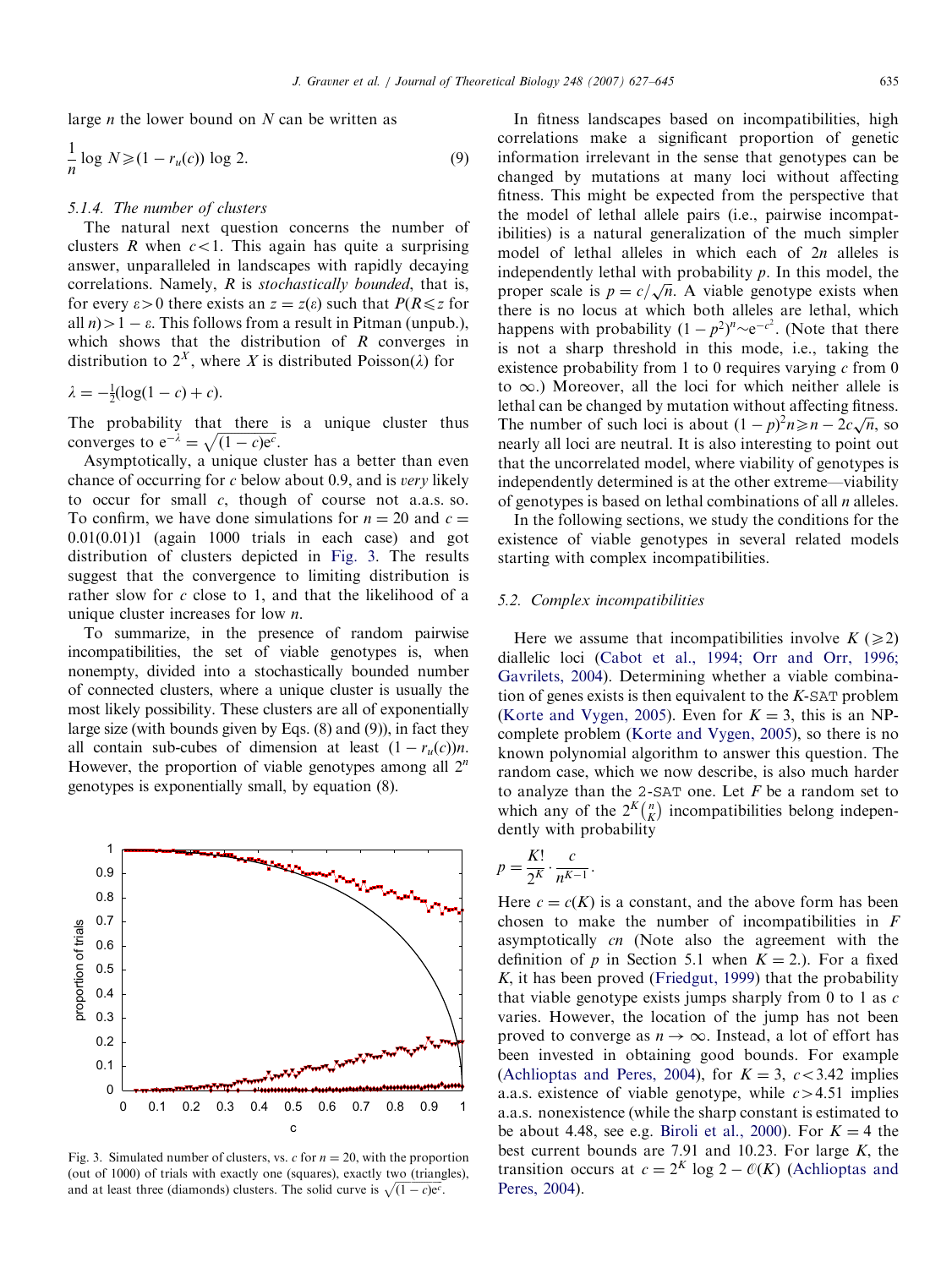Techniques from statistical physics ([Biroli et al., 2000](#page-17-0)) strongly suggest that, for  $K \geq 3$ , there is another phase transition, which for  $K = 3$  occurs at about  $c = 3.96$ . For smaller  $c$ , the viable genotypes are conjectured to be contained in a *single* cluster. For larger  $c$ , the space of viable genotypes (if nonempty) is divided into exponentially many connected clusters. It appears that 3-SAT is already noticeably closer than 2-SAT to the uncorrelated model in Section 2 where the number of clusters is on the order of the number of viable genotypes and to the weakly correlated model of Section 4.

Perhaps more relevant to genetic incompatibilities is the following *mixed* model (commonly known as  $(2 + p)$ -SAT, [Monasson and Zecchina, 1997](#page-17-0)). Assume that every 2-incompatibility is present with probability  $c_2/(2n)$ , while every 3-incompatibility is present with probability  $3c_3/(4n^2)$ . The normalizations are chosen so that the numbers of 2-incompatibilites and 3-incompatibilities are asymptotically  $c_2n$  and  $c_3n$ , respectively.

If  $c_2$  (resp.  $c_3$ ) is very small, then the respective incompatibility set affects a very small proportion of loci, therefore  $c_3$  (resp.  $c_2$ ) determines whether a viable genotype is likely to exist. Intuitively, one also expects that 2-incompatibilities should be more important than 3-incompatibilities as one of the former type excludes more genotypes than one of the latter type. A careful analysis confirms this. First observe that  $c_2>1$  implies a.a.s. nonexistence of a viable genotype. The surprise ([Monasson and](#page-17-0) [Zecchina, 1997; Achlioptas et al., 2001](#page-17-0)) is that if  $c_3$  is small enough,  $c_2$ <1 implies a.a.s. existence of viable genotypes, so the 3-incompatibilities do not change the threshold. This is established in [Monasson and Zecchina \(1997\)](#page-17-0) by a physics argument for  $c_3 < 0.703$ , while [Achlioptas et al.](#page-17-0) [\(2001\)](#page-17-0) gives a rigorous argument for  $c_3 < \frac{2}{3}$ . Therefore, even if their numbers are on the same scale, if the more complex incompatibilities are rare enough compared to the pairwise ones, their contribution to the structure of the space of viable genotypes is not essential.

## 5.3. Multiallelic loci

Here we assume that at each locus there can be  $a \geq 2$ alleles (cf., [Reidys, 2006](#page-17-0)). In this case, the genotype space is the generalized hypercube  $\mathscr{G}_a = \{0, \ldots, a-1\}^n$ . For  $a = 3$ this could be interpreted as the genotype space of diploid organisms without cis-trans effects [\(Gavrilets and Gravner,](#page-17-0) [1997\)](#page-17-0),  $a = 4$  corresponds to DNA sequences, and  $a = 20$ corresponds to proteins. Much larger values of a can correspond to a number of alleles at a protein coding locus and we will see later that there is not much difference between this model and a natural continuous space model.

We will assume that each pair of alleles, out of total number of  $a^2\binom{n}{2}$  $\binom{n}{2}$  is independently incompatible with probability

$$
p=\frac{c}{2n}.
$$

The main question we are interested in here is for which values of c viable genotypes exist a.a.s.

Clearly, if  $N$  is the number of viable genotypes, then the expectation

$$
E(N) = a^{n}(1-p)^{{n \choose 2}} \approx \exp(n \log a - \frac{1}{4}cn)
$$

and so there are a.a.s. no viable genotypes when  $c>4$  log a. On the other hand, clearly there are viable genotypes (with all positions filled by 0's and 1's) when  $c$ <1. It turns out that the first of these trivial bounds is much closer to the critical value when  $a$  is large. Before we proceed, however, we state a sharp threshold result from [Molloy \(2003\)](#page-17-0): there exists a function  $\gamma = \gamma(n, a)$  so that for every  $\varepsilon > 0$ ,

- if  $c > \gamma + \varepsilon$ , then a.a.s.  $N = 0$ .
- if  $c < \gamma \varepsilon$ , then a.a.s.  $N > 0$ .

In words, for a fixed  $a$ , the probability of the event that  $N \geq 1$  transitions sharply from large to small as c increases through  $\gamma$ . As it is not proved that  $\lim_{n\to\infty} \gamma(n, a)$  exists, it is in principle possible that the place of this sharp transition fluctuates as  $n$  increases (although it must of course remain within  $[1, 4 \log a]$ ).

Our main result in this section is

$$
\gamma = 4 \log a - o(1) \quad \text{as } a \to \infty. \tag{10}
$$

This somewhat surprising result is proven in Appendix D by the second moment method, as developed in [Achlioptas](#page-16-0) [and Moore \(2004\)](#page-16-0) and [Achlioptas and Peres \(2004\).](#page-17-0)

Eq. (10) implies that viable genotypes exist only if the incompatibility probability

$$
p < \frac{2\log a}{n},\tag{11}
$$

which decreases linearly with the number of the loci  $n$  but increases only logarithmically with the number of alleles a. That is, multiple alleles widen the conditions for the existence of viable genotypes but the effect is not too strong.

# 5.4. Continuous phenotype spaces

Here we extend the model of pair incompatibilities for the case of continuous phenotypic space  $\mathcal{P} = [0, 1]^n$ . Again, each phenotype is characterized by values  $z_1, \ldots, z_n$ , each between 0 and 1, which specify *n* continuous traits. This time we also have a small  $r>0$  as a parameter. For each pair of traits  $(i, j)$ ,  $i < j$ , we independently choose a Poisson( $\lambda$ ) number of points  $\Pi_{ij}$  uniformly at random in the unit square  $[0, 1] \times [0, 1]$ . These points will be interpreted as ''gorges'' of equal deapth in the fitness landscapes. As in the discrete case, we assume that  $\lambda = c/(2n)$ . Then we declare each phenotype  $z = (z_1, \ldots, z_n) \in \mathcal{P}$ inviable if it has two traits  $i < j$  so that  $(z_i, z_j)$  is within r of the "gorge"  $\Pi_{ii}$ . Our procedure can be visualized as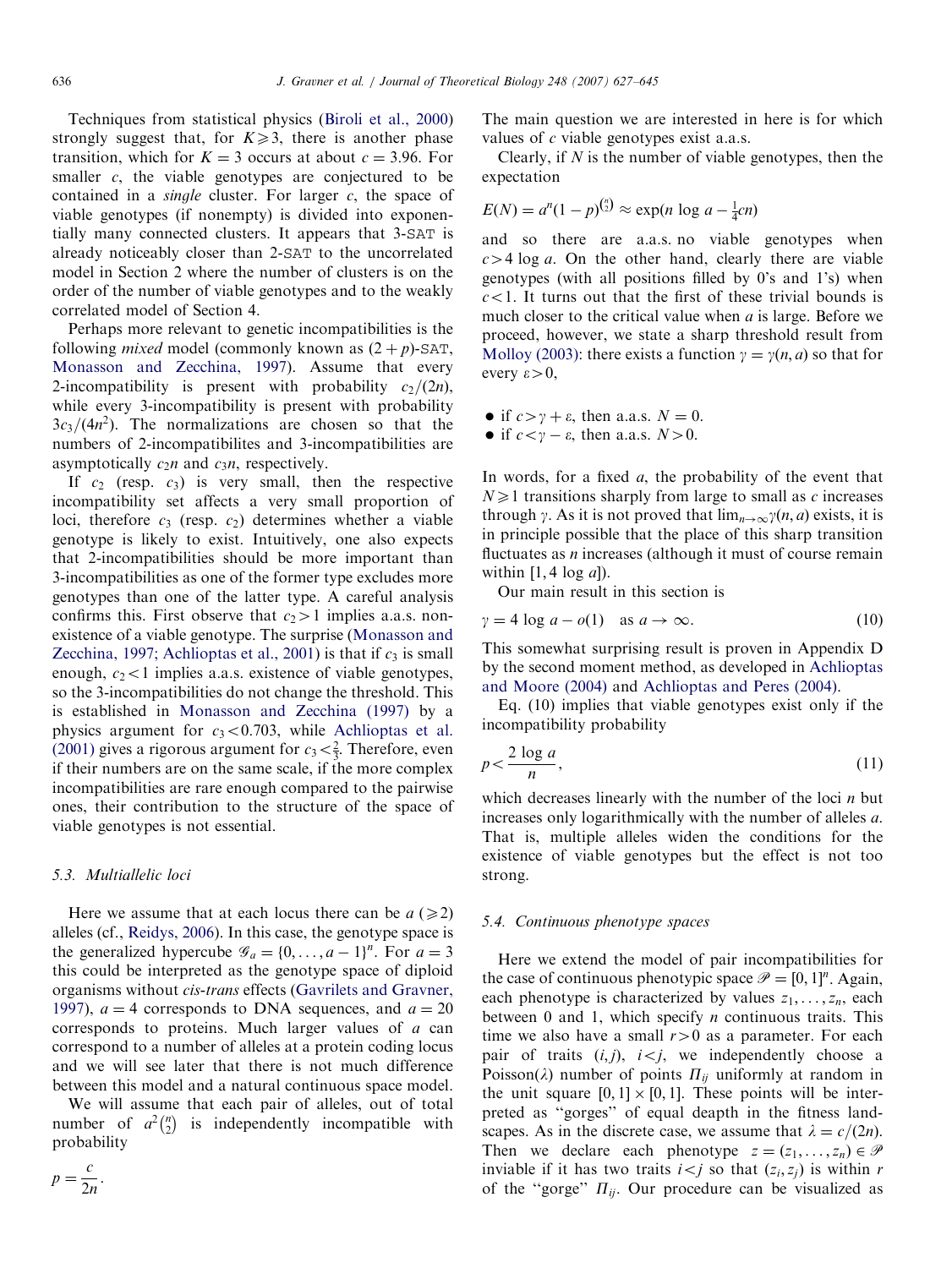throwing a random number of  $(n - 2)$ -dimensional square tubes of inviable phenotypes into the phenotype space.

Our main result here is that the existence threshold is on the order  $c \approx -\log r/r^2$ . Namely, we prove in Appendix E that there exists a constant  $C>0$  so that for small enough r,

- if  $c>4 \log r/r^2$ , then a.a.s.  $N = 0$ .
- if  $c < -\log r C/r^2$ , then a.a.s.  $N > 0$ .

In the basic and continuous models in Sections 2 and 3, the difference in percolation thresholds (given by Eqs. (3) and (4)) was dramatic. In contrast, the continuous and discrete cases here are a lot closer. The scaling of the critical probability is  $1/n$  for both cases, and as explained in Appendix E, the continuous case described here is related to the discrete one (from Section 5.3) with  $a \approx 1/r$ and the incompatibility probability  $p \approx r^2/n$ .

Overall, the results presented in Section 5 show that the structure of fitness landscapes in incompatibility models are very different from that in models considered in earlier sections. Although both types of models result in large clusters of viable genotypes, the former allow for more neutral changes on local scales (because incompatibilities are rare) but for less extensive genetic divergence on larger scales (because viable clusters are represented by subcubes rather than trees) than the latter.

## 6. Notes on neutral clusters in the discrete NK model

The model considered here is a special case of the discretized NK model ([Kauffman, 1993](#page-17-0)), introduced in [Newman and Engelhardt \(1998a\)](#page-17-0). This model features n diallelic loci each of which interacts with K other loci. To have a concrete example, assume that the loci are arranged on a circle, so that  $n + 1 \equiv 1$ ,  $n + 1 \equiv 2$ , etc., and let the interaction neighborhood of the ith locus consist of itself and K loci to its right  $i+1, \ldots, i+K$ . For a given genotype  $x \in \mathscr{G} = \{0, 1\}^n$ , the neighborhood configuration of the *i*'th locus is then given by  $\mathcal{N}_i(x) =$  $(x_i, x_{i+1}, \ldots, x_{i+K}) \in \{0, 1\}^{K+1}$ . To each locus and to each possible configuration in its neighborhood we independently assign a binary fitness contribution. To be more precise, we choose the  $2^{K+1}n$  numbers  $v_i(y)$ ,  $i = 1, \ldots, n$  and  $y \in \{0, 1\}^{K+1}$ , to be independently 0 or 1 with equal probability, and interpret  $v_i(y)$  as the fitness contribution of locus *i* when its neighborhood configuration is  $y$ . The fitness of a genotype  $x$  is then the sum of contributions from each locus

$$
w(x) = \sum_{i=1}^n v_i(\mathcal{N}_i(x)).
$$

In [Kauffman \(1993\)](#page-17-0), the values  $v_i$  were taken from a continuous distribution. In [Newman and Engelhardt](#page-17-0) [\(1998a\)](#page-17-0), these values were integers in the range  $[0, F - 1]$ so that our model is a special case  $F = 2$ . The NK model results in a correlated fitness landscape; the corresponding correlation function (1) can be found explicitly [\(Fontana](#page-17-0) [et al., 1993; Campos et al., 2002; Gavrilets, 2004\)](#page-17-0).

We define *neutral clusters* as connected components of same fitness. The  $K = 0$  case, which corresponds to an additive fitness model, is easy but nevertheless illustrative. Namely, a mutation at locus  $i$  will not change fitness iff  $v_i(0) = v_i(1)$ ; let D be the number of such loci. Since the fitnesses contributions are assigned randomly and with equal probabilities, each locus has a 50% chance to be in this category. Then  $D \sim n/2$  a.a.s., the number of different fitnesses is  $n - D$ , each neutral cluster is a sub-cube of dimension D, and there are exactly  $2^{n-D}$  neutral clusters.

The next simplest situation is when  $K = 1$ , so that each locus interacts with one other locus. Let  $D_1$  be the number of loci *i* for which the fitness contribution  $v_i$  is constant, i.e., does not depend on the configuration in the ith neighborhood  $\mathcal{N}_i$ . Then  $D_1 \sim n/8$  a.a.s. (because out of the  $2^4 = 16$ possible functions  $v_i$ , two are constant, the 0 and the 1), and each neutral cluster contains a sub-cube of dimension  $D_1$ . Moreover, let  $D_2$  be the number of loci *i* for which  $v_i(00) = v_i(01) \neq v_i(10) = v_1(11)$ . Note that there are again two functions with this property, and that any genotypes that differ at such a locus  $i$  must belong to a different neutral cluster. Consequently, the number of different neutral clusters is at least  $2^{D_2}$  and there are exponentially many of them, as again  $D_2 \sim n/8$  a.a.s. This division of genotype space into exponentially many clusters of exponential size persists for every  $K$ , although the distribution of numbers and sizes of these clusters is not well understood (see [Newman and Engelhardt, 1998a](#page-17-0) for simulations for  $n = 20$ ).

Overall, neutral clusters are a prominent feature of the NK model. We also mention that the question of whether a genotype with the maximal possible fitness  $n$  exists for a given  $K$  is in many way related to issues in incompatibilities models [\(Choi et al., 2005\)](#page-17-0).

# 7. Discussion

In this section we summarize our major findings and provide their biological interpretation.

The previous work on neutral and nearly neutral networks in multidimensional fitness landscapes has concentrated exclusively on genotype spaces in which each individual (or a group of individuals) is characterized by a discrete set of genes. However many features of biological organisms that are actually observable and/or measurable are described by continuously varying variables such as size, weight, color, or concentration. A question of particular biological interest is whether (nearly) neutral networks are as prominent in a continuous phenotype space as they are in the discrete genotype space. Our results provide an affirmative answer to this question. Specifically, we have shown that in a simple model of random fitness assignment, viable phenotypes are likely to form a large connected cluster even if their overall frequency is very low provided the dimensionality of the phenotype space,  $n$ , is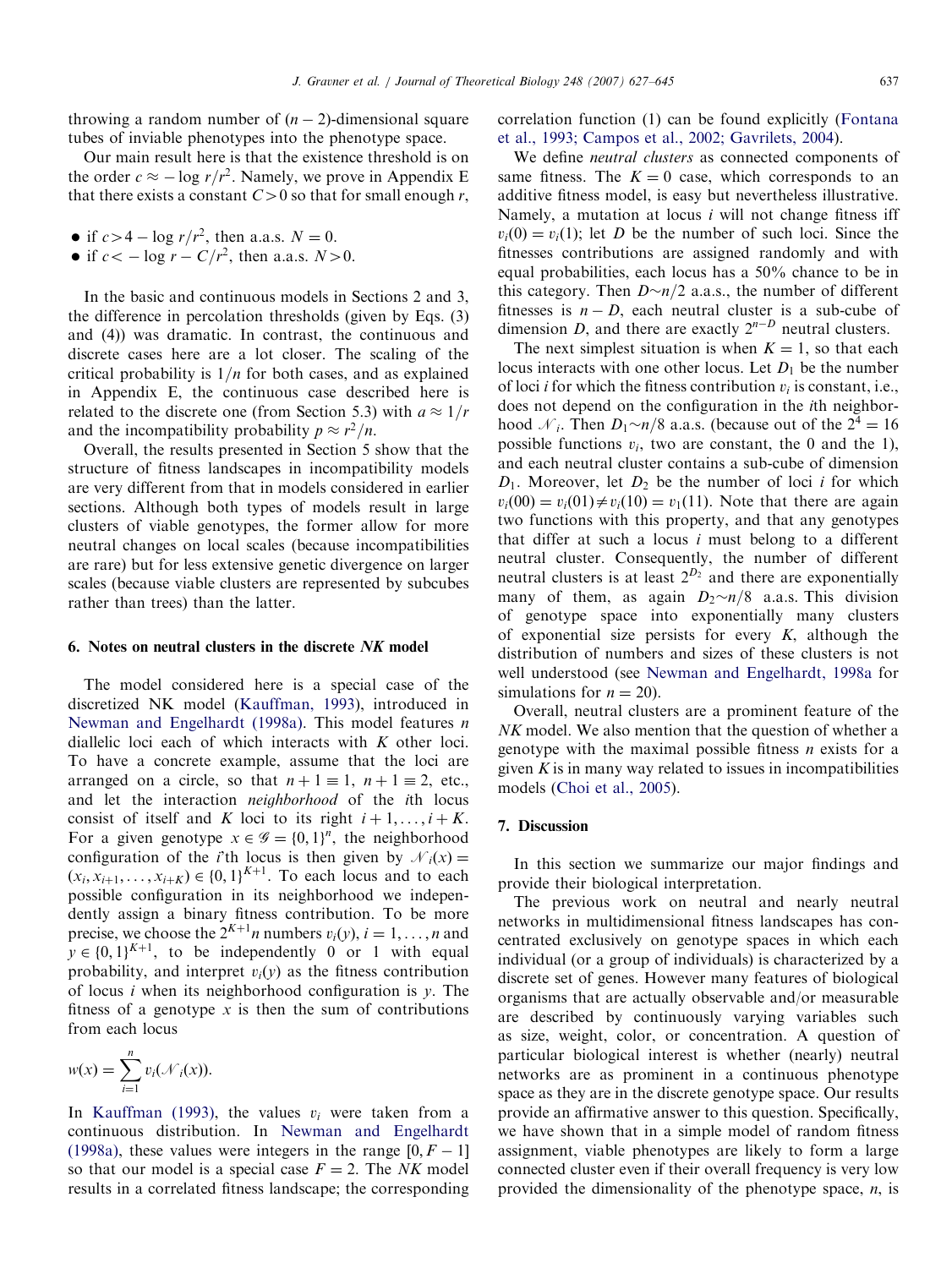sufficiently large. In fact, the percolation threshold for the probability of being viable scales with *n* as  $1/2^n$  and, thus, decreases much faster than  $1/n$  which is characteristic of the analogous discrete genotype space model.

Earlier work on nearly neutral networks has been limited to consideration of the relationship between genotype and fitness. Any phenotypic properties that usually mediate this relationship in real biological organisms have been neglected. In Section 4, we proposed a novel model in which phenotype is introduced explicitly. In our model, the relationships both between genotype and phenotype and between phenotype and fitness are of many-to-one type, so that neutrality is present at both the phenotype and fitness levels. Moreover, this model results in a correlated fitness landscape in which the correlation function can be found explicitly. We showed that phenotypic neutrality and correlation between fitnesses can reduce the percolation threshold. Our results suggest that the most conducive conditions for the formation of the giant component is when the correlations are at the point of phase transition between local and global. To explore the robustness of our conclusions, we then look at a simplistic but mathematically illuminating model in which there is a correlation between conformity (i.e., phenotypic neutrality) and fitness. The model has supported our conclusions.

In Section 5, we studied a number of models that have been recently proposed and explored within the context of studying speciation. In these models, fitness is assigned to particular gene/trait combinations and the fitness of the whole organisms depends on the presence or absence of incompatible combinations of genes or traits. In these models, the correlations of fitnesses are so high that local methods lead to wrong conclusions. First, we established the connection between these models and SAT problems, prominent in computer science. Then we analyzed the conditions for the existence of viable genotypes, their number, as well as the structure and the number of clusters of viable genotypes. These questions have not been studied previously. The majority of our results are for the case of pairwise incompatibilities between diallelic loci, but we also looked at multiple alleles and complex incompatibilities. In the case of diallelic loci we showed that the number of clusters is stochastically bounded and each cluster contains a very large sub-cube. Our results suggest (in the context of the mixed model) that more complex incompatibilities are less important than less complex incompatibilities in controlling the structure of the space of viable genotypes. However, complex incompatibilities appear to allow for exponentially many clusters of viable genotypes. Finally, we generalized some of our findings to continuous phenotype spaces.

In Section 6, we provided some additional results on the size, number and structure of neutral clusters in the discrete NK model which represent a popular tool for studying adaptation ([Kauffman and Levin, 1987; Kauff](#page-17-0)[man, 1993; Newman and Engelhardt, 1998b; Welch and](#page-17-0) [Waxman, 2005](#page-17-0)).

In the majority of models studied here, we assumed for simplicity that fitness can take only two values: zero and one. In Section 2, we mentioned the relationship between viable genotypes and fitness bands. This concept is explored in some detail in our previous work [\(Gavrilets,](#page-17-0) [1997; Gavrilets and Gravner, 1997; Gavrilets, 2004](#page-17-0)) where we showed that many results on viable genotypes in uncorrelated landscapes easily generalize to the case of continuously changing fitness. The same is true of the models in Sections 3 and 4. For simplicity, our analysis has been restricted to very symmetric models. However, we expect that many conclusions of this paper can be generalized to nonsymmetric fitness assignments provided the dimensionality of fitness landscapes is very large.

Overall, our results reinforce the previous conclusion [\(Gavrilets, 1997; Gavrilets and Gravner, 1997; Reidys et](#page-17-0) [al., 1997; Gavrilets, 2004; Reidys et al., 2001; Reidys and](#page-17-0) [Stadler, 2001, 2002](#page-17-0)) that percolating networks of genotypes with approximately similar fitnesses (holey landscapes) is a general feature of multidimensional fitness landscapes (both uncorrelated and correlated and both in genotype and phenotype spaces). The evolution along such networks can readily proceed by mutation and random genetic drift [\(Kimura, 1983; Ohta, 1992, 1998; Lynch, 2007](#page-17-0)) and result in the accumulation of reproductive isolation between diverging lineages and in allopatric, parapatric or sympatric speciation [\(Cabot et al., 1994; Orr, 1995; Orr and Orr,](#page-17-0) [1996; Orr, 1997; Orr and Turelli, 2001; Gavrilets](#page-17-0) [and Hastings, 1996; Gavrilets, 1997; Gavrilets and](#page-17-0) [Gravner, 1997; Gavrilets, 2003, 2004; Coyne and Orr,](#page-17-0) [2004\)](#page-17-0). Selection (e.g., for local adaptation or sexual) can either help or hinder these processes depending on whether its net effect is diversifying or stabilizing.

Some more general theoretical lessons of our work are that

- Correlations may help or hinder connectivity in fitness landscapes. Even when correlations are positive and tunable by a single parameter, it may be advantageous (for higher connectivity) to increase them only to a limited extent. One reason (see Section 4.2) is that high correlations may result in a loss of very large phenotypically similar clusters.
- Averages (i.e., expected values) can easily lead to wrong conclusions, especially when correlations are strong (see Section 5.1). Nevertheless, they may still be useful with a crafty choice of relevant statistics (see [Achlioptas and](#page-17-0) [Peres, 2004](#page-17-0) and Appendix D).
- Very high correlations may fundamentally change the structure of connected clusters. For example, clusters may look locally more like cubes (Section 5) than trees (Sections 2–4) and their number may be reduced dramatically (Section 5).
- Necessary analytic techniques may be unexpected and quite sophisticated; for example, they may require detailed understanding of random graphs, spin-glass machinery, or decision algorithms.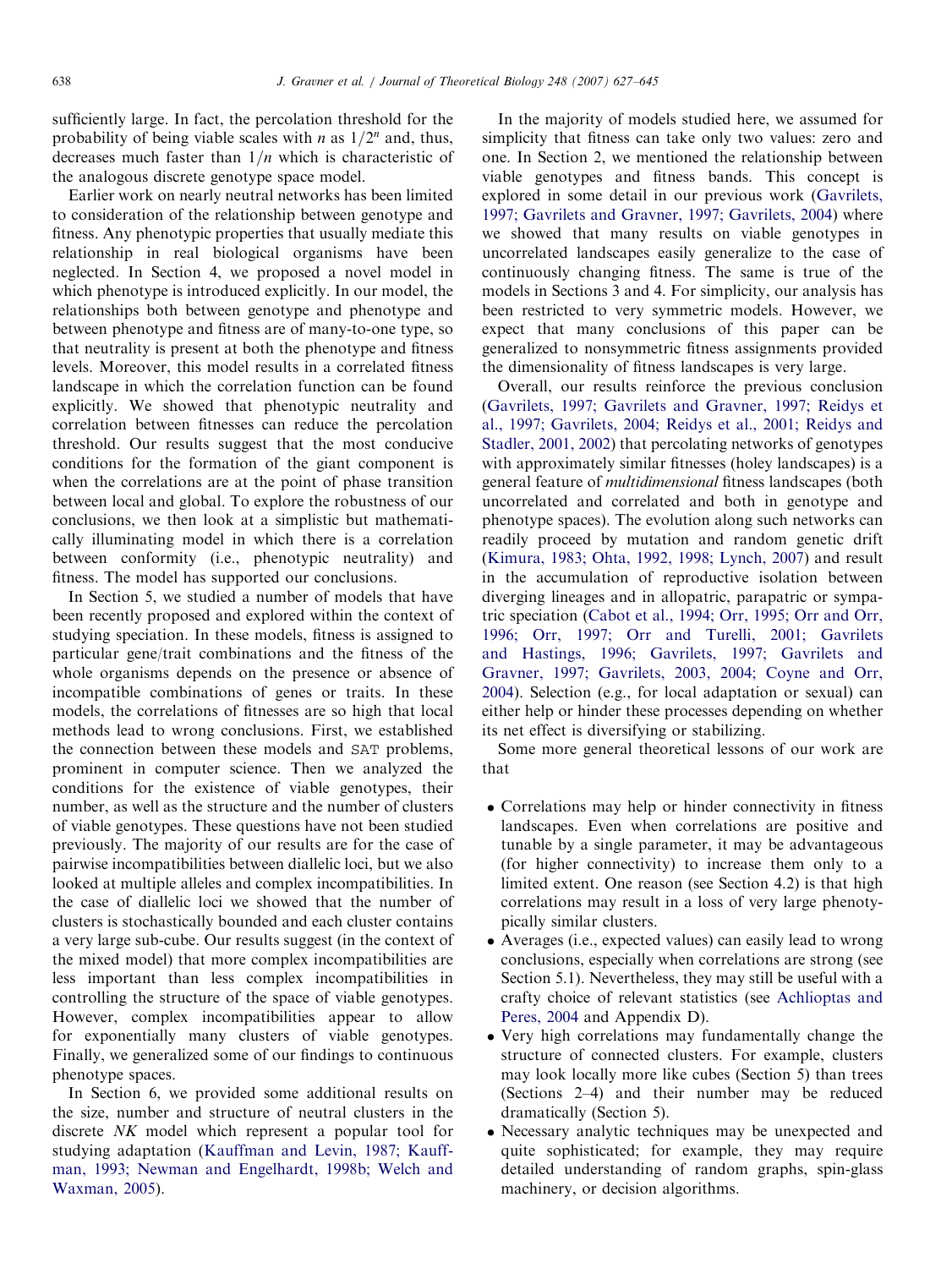#### J. Gravner et al. / Journal of Theoretical Biology 248 (2007) 627–645 639

### Acknowledgments

This work was supported by the Defense Advanced Research Projects Agency (DARPA), by National Institutes of Health (Grant GM56693), by the National Science Foundation (Grants DMS-0204376 and DMS-0135345), and by Republic of Slovenia's Ministry of Science (Program P1-285).

#### Appendix A. Proof of Eq. (5)

To prove Eq. (5), we assume that  $\mu$  < 1 and show that for a fixed k (which does not grow with n), the event that x and  $y$  at distance  $k$  are in the same conformist cluster is most likely to occur because x and y are connected via the shortest possible path. Indeed, the dominant term  $k!q^k$  is the expected number of conformist pathways between  $x$ and  $y$  that are of shortest possible length  $k$ . This easily follows from the observation that on a shortest path there is no opportunity to backtrack; each mutation must be toward the other genotype. We can assume that  $x$  is the all 0's genotype and  $y$  is the genotype with 1's in the first  $k$ positions and 0's elsewhere. There are  $k!$  orders in which the 1's can be added.

To obtain the lower bound we use inclusion-exclusion on the probability that  $x \leftrightarrow y$  through a shortest path. Let  $\mathcal{I}_k = \mathcal{I}_k(x, y)$  be the set of all paths of length k between x and y. Then

$$
P(x \leftrightarrow y) \geqslant \sum_{\alpha \in \mathscr{I}_k} P(A_\alpha) - \sum_{\alpha \neq \beta \in \mathscr{I}_k} P(A_\alpha \cap A_\beta)
$$

where  $A_{\alpha}$  is the event that a particular path  $\alpha$  consists entirely of conformist edges. Notice that two distinct paths of the same length differ by at least two edges. Thus, we get the following upper bound

$$
\sum_{\alpha,\beta} P(A_{\alpha} \cap A_{\beta}) < (k!)^2 q^{k+2},
$$

and the lower bound in Eq. (5) follows.

The upper bound is a little more difficult to obtain (it is only here that we use  $\mu$ <1) and we need some notation. Each genotype can be identified with the set of 1's that it contains, so for any two genotypes u and v we let  $u \Delta v$ denote the set of loci on which they differ. Notice that if  $u \Delta v$  is even (resp. odd) then every path between u and v is of even (resp. odd) length because each mutation which alters the allele at a locus not in  $u \Delta v$  must later be compensated for.

To estimate the expected number of conformist pathways, we will need to bound the number of paths of length  $l$ between x and y. This is given by

$$
k! \binom{l}{m} m! n^m \quad \text{where } m = \frac{l-k}{2}.
$$

We show this via the methods of Bollobás et al. (1992). They obtain an estimate for the number of cycles of a given length through a fixed vertex of the cube.

Given a path, say  $x = v_0, v_1, \ldots, v_l = y$ , between x and y, let us associate the sequence  $(\varepsilon_1 i_1, \dots, \varepsilon_l i_l)$  where

$$
v_j \triangle v_{j-1} = \{i_j\}
$$
 and  $\varepsilon_j = \begin{cases} +1 & \text{if } v_j = v_{j-1} \cup i_j, \\ -1 & \text{if } v_j = v_{j-1} \setminus \{i_j\}, \end{cases}$ 

where  $j = 1, \ldots, l$ . Since distinct paths will have distinct sequences we can bound the number of paths by finding an upper bound for the number of sequences.

Note that there must be  $m + k$  positive entries, which occur at  $\binom{l}{m+k} = \binom{l}{m}$  possible locations. The absolute values of *m* of these entries are chosen freely from  $\{1, \ldots, n\}$ , while the remaining k must be the integers  $1, \ldots, k$ . There are  $n^m k!$  ways to do this. We are free to order the *m* negative entries and the bound follows.

We now assume that  $d(x, y)$  is even and relabel  $d(x, y) = 2k$ . We omit the similar calculation for odd distances. Define  $b = -3k/(2 \log \mu)$  and  $t = |b \log n|$ . Then the expected number of conformist paths between  $x$  and  $y$ can be expressed as

$$
\sum_{l \ge k+1} \sum_{j \ge l} q^{2l}
$$
\n
$$
= \sum_{k+1 \le l < t} \sum_{j \ge l} q^{2l} + \sum_{l \ge l} \sum_{j \ge l} q^{2l}
$$
\n
$$
< \sum_{k+1 \le l < t} {2l \choose l-k} n^{l-k} (l-k)! (2k)! q^{2l} + \sum_{l \ge l} n^{2l} q^{2l}
$$
\n
$$
= \sum_{k+1 \le l < t} (2l)^{l-k} n^{l-k} q^{2(l-k)} (2k)! q^{2k} + \sum_{l \ge l} \mu^{2l}
$$
\n
$$
< (2k)! q^{2k} \sum_{l \ge k+1} (2b\mu q \log n)^{l-k} + O(\mu^{2b \log n})
$$
\n
$$
= k(2k)! q^{2k} O(q \log n) + O(n^{2b \log \mu})
$$
\n
$$
= k(2k)! q^{2k} O(n^{-1} \log n).
$$

#### Appendix B. Correlations between conformity and viability

Assume now that conformist clusters are formed as in Section 4 (i.e., with edges being conformist with probability  $q = \mu/n$ , are still independently viable, but now the probability of their viability depends on their size. We will consider the simple case when an isolated genotype (one might call it non-conformist) is viable with probability  $p_0 = \lambda_0/n$ , while a conformist cluster of size larger than 1 is viable with probability  $p_1 = \lambda_1/n$ .

In this case, the probability that a random genotype is viable,

$$
P(x \text{ is viable}) = (1 - q)^n p_0 + (1 - (1 - q)^n) p_1
$$

$$
\sim \frac{1}{n} (e^{-\mu} \lambda_0 + (1 - e^{-\mu}) \lambda_1).
$$

Moreover, by a similar calculation as before,

$$
P(x \text{ and } y \text{ viable}) - P(x \text{ viable})^2
$$
  
=  $p_1(1 - p_1)P(x \leftrightarrow y)$   
+  $P(x \text{ non-conformist})^2q(p_0 - p_1)^2 \cdot 1_{\{d(x,y)=1\}}.$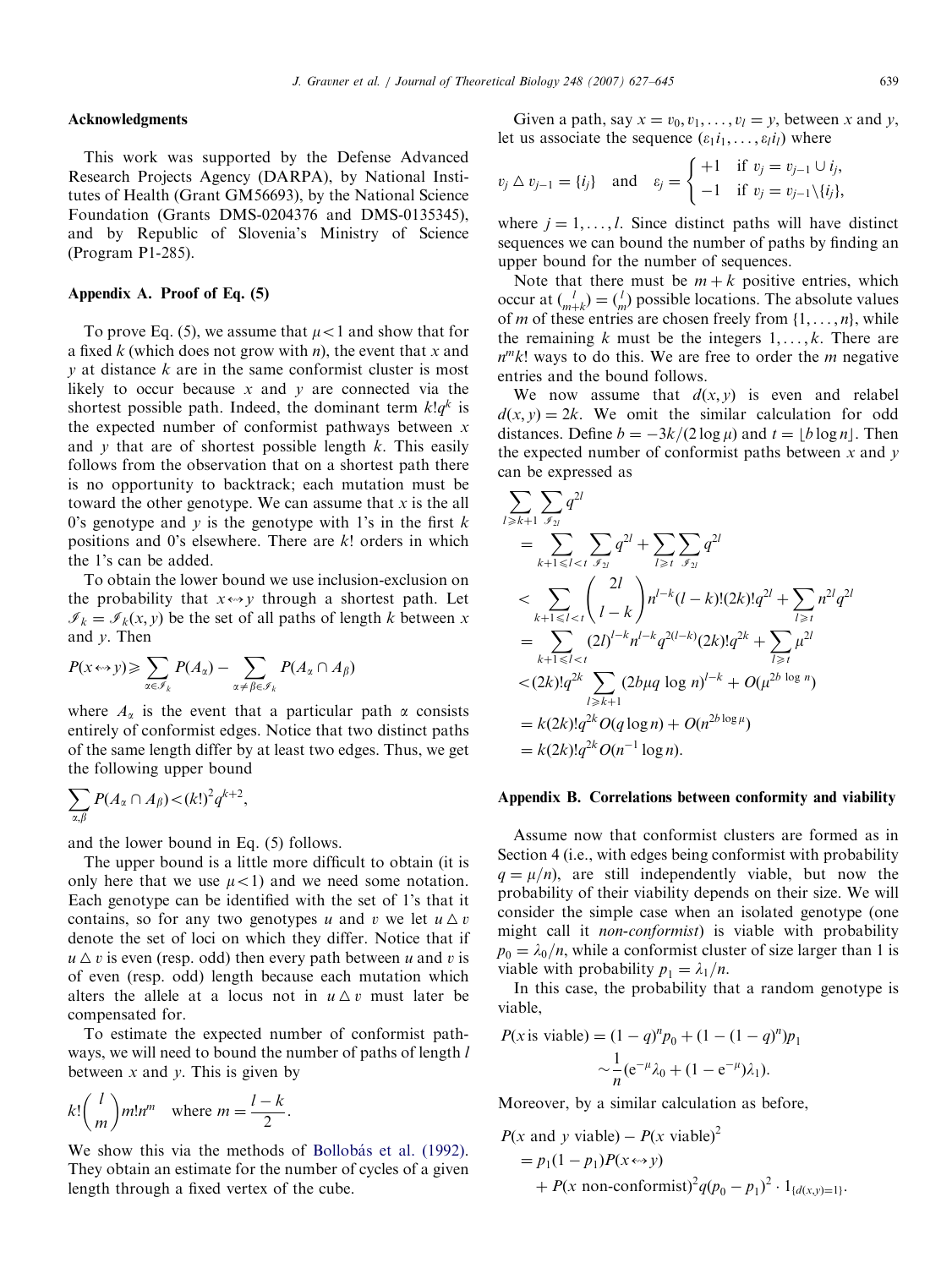<span id="page-13-0"></span>Here, the last factor is the indicator of the set  $\{(x, y),\}$  $d(x, y) = 1$ , which equals 1 if  $d(x, y) = 1$  and 0 otherwise. Therefore, for  $d(x, y) \ge 2$ , the correlation function (1) is

$$
\rho(x,y) \sim \frac{\lambda_1}{e^{-\mu}\lambda_0 + (1 - e^{-\mu})\lambda_1} P(x \leftrightarrow y),
$$

which is smaller than before iff  $\lambda_1 < \lambda_0$ . However, it has the same asymptotic properties unless  $\lambda_1 = 0$ .

Assume first that  $\mu$ <1. The local analysis now leads to a multi-type branching process [\(Athreya and Ney, 1971](#page-17-0)) with three types: NC (non-conformist node), CI (non-isolated node independently viable, so no conformist edge is accounted for), and CC (non-isolated node viable by conformity, so a conformist edge is accounted for). Note that while the type NC is a new feature, the difference between CI and CC was the key to our earlier local analysis in Section 4.1—a neighbor of a viable genotype may be viable because of a conformist edge between them or because it belongs to an independently viable conformist cluster.

Note first that a genotype is non-conformist with probability about  $e^{-\mu}$ . Hence a node of any of the three types creates a Poisson  $(e^{-\mu}\lambda_1)$  number of type NC descendants, and a Poisson  $((1 - e^{-\mu})\lambda_1)$  number of type CI descendants. In addition, the type CI creates a Poisson( $\mu$ ), conditioned on being nonzero, number of descendants of type CC and type CC creates a  $Poisson(\mu)$ number of descendants of type CC. Thus the matrix of expectations, in which the *ij*th entry is the expectation of the number of type  $j$  descendants from type  $i$ , is

$$
M = \begin{bmatrix} e^{-\mu} \lambda_0 & (1 - e^{-\mu})\lambda_1 & 0 \\ e^{-\mu} \lambda_0 & (1 - e^{-\mu})\lambda_1 & \mu/(1 - e^{-\mu}) \\ e^{-\mu} \lambda_0 & (1 - e^{-\mu})\lambda_1 & \mu \end{bmatrix}.
$$

When  $\mu > 1$ ,  $\mu$  needs to be replaced by  $\mu \delta$ , and  $\lambda_1$  by  $\lambda_1 \delta$ , where  $\delta = \delta(\mu)$  is given by Eq. (2).

It follows from the theory of multi-type branching processes ([Athreya and Ney, 1971\)](#page-17-0) that the critical surface for survival of a multi-type branching process is given by  $det(M - 1) = 0.$ 

The simplest case is when only non-conformist genotypes may be viable, i.e.,  $\lambda_1 = 0$ . In this case the critical surface is given by  $\lambda_0 e^{-\mu} = 1$  (Pitman, unpub.). Not surprisingly, the critical  $\lambda_0$  necessary to achieve global connectivity strictly increases with  $\mu$ , which is the result of negative correlations between conformity and viability.

The other extreme is when non-conformist genotypes are inviable, i.e.,  $\lambda_0 = 0$ . As an easy computation demonstrates, the critical curve is now given by  $\lambda_1 = \zeta(\mu)$ , where

$$
\zeta(\mu) = \begin{cases}\n\frac{1 - \mu}{\mu e^{-\mu} + 1 - e^{-\mu}} & \text{if } \mu \in [0, 1], \\
\frac{\rho^{-1} - \mu}{\mu e^{-\mu} + 1 - e^{-\mu\rho}} & \text{if } \mu \in [1, \infty).\n\end{cases}
$$
\n(12)

Note that  $\zeta(\mu) \to \infty$  as  $\mu \to 0$ . We carried out exactly the same simulations as before. These are also featured in



Fig. 4. Simulated lower bounds  $\lambda_m$  (dashed curves) and upper bounds  $\lambda_M$ (solid curves), and  $\zeta$  (thick curve) plotted against  $\mu$ , for  $n = 10, \ldots, 20$  in the model from Appendix B. Lower bounds increase with  $n$ , and upper bounds decrease, for this range of  $n$ . Compare to [Fig. 2](#page-6-0).



Fig. 5. The upper bound  $r_u(c)$  for the number of fixed loci (non-\*'s) in the implicant of shortest length included in every cluster of viable genotypes, plotted against c. As explained in the text,  $1 - r_u(c)$  is a lower bound on the dimension of the subcube specified by the implicant.

Fig. 4, and again confirm our local heuristics. We conclude that positive correlations between viability and conformity tend to lead to a V-shaped critical curve, whose sharpness at critical conformity  $\mu = 1$  increases with the size of correlations. In short, then, correlations help more if viability probability increases with size of conformist clusters (Fig. 5).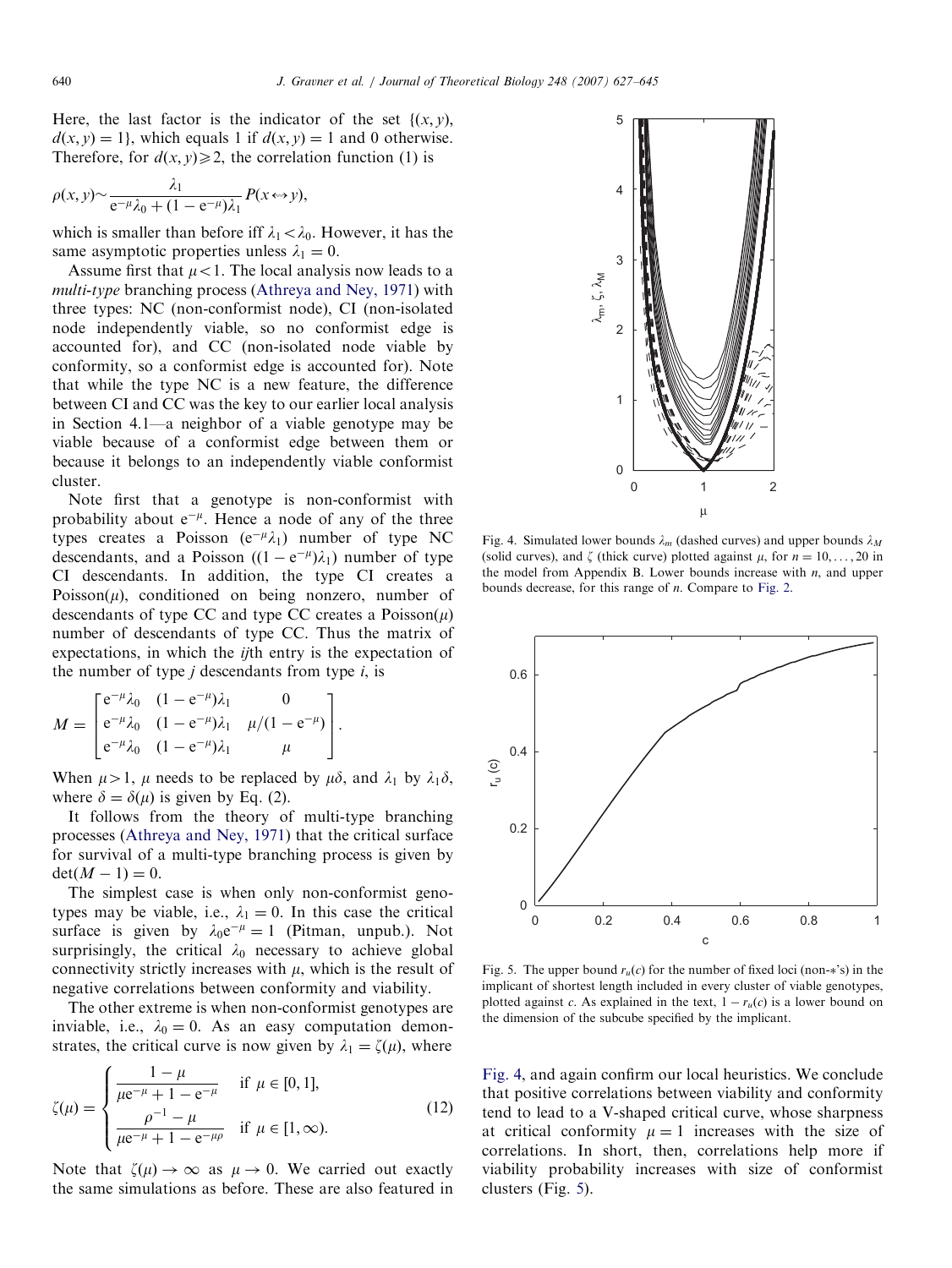# Appendix C. Cluster structure under random pair incompatibilities

Here we show that, under random pairwise incompatibilities model introduced in Section 5.1, connected clusters include large subcubes. The basic idea comes from [Boufkhad and Dubois \(1999\).](#page-17-0) A configuration  $a \in \{0, 1, *\}^n$ is a way to specify a sub-cube of  $\mathscr{G}$ , if  $\ast$ 's are thought of as places which could be filled by either a 0 or a 1. The number of non-\*'s is the *length* of a. Call a an *implicant* if the entire sub-cube specified by  $a$  is viable.

We present two arguments, beginning with the one which works better for small  $c$ . Let the auxiliary random variable  $X$ be the number of pairs of loci  $(i, j)$ ,  $i < j$ , for which:

- (E1) There is exactly one incompatibility involving alleles on  $i$  and  $j$ .
- (E2) There is no incompatibility involving an allele on either *i* or *j*, and an allele on  $k \notin \{i, j\}$ .

Assume, without loss of generality, that the incompatibility which satisfies (E1) is  $(1_i, 1_j)$ . Then fitness of all genotypes which have any of the allele assignments  $0_i0_i$ ,  $0_i1_i$  and  $1_i0_i$ , and agree on other loci, is the same. Note also that all pairs of loci which satisfy (E1) and (E2) must be disjoint. Therefore, if  $x$  is any viable genotype, its cluster contains an implicant with the number of  $\ast$ 's at least X plus the number of free loci. To determine the size of  $X$ , note that the expectation

$$
E(X) = {n \choose 2} 4p(1-p)^3(1-p)^{8(n-2)} \sim c e^{-4c} n
$$

and furthermore, by an equally easy computation,

$$
E(X^2) - E(X)^2 = \mathcal{O}(n),
$$

so that  $X \sim ce^{-4c}n$  a.a.s. It follows that every cluster contains a.a.s. at least  $\exp(((e^{-2c} + ce^{-4c}) \log 2 - \varepsilon)n)$ , viable genotypes, for any  $\varepsilon > 0$ .

The second argument is a refinement of the one in [Boufkhad and Dubois \(1999\)](#page-17-0) and only works better for larger c. Call an implicant a a prime implicant  $(PI)$  if at any locus *i*, replacement of either  $0_i$  or  $1_i$  by  $*_i$  results in a nonimplicant. Moreover, we call a the *least prime implicant* (LPI) if it is a PI, and the following two conditions are satisfied. First, if all the 's are changed to 0's, then no change from  $1_i$  to  $0_i$  results in a viable genotype. Second, no change  $*_i 1_j$  to  $1_i *_j$ , where  $i < j$ , results in an indicator.

Now, every viable genotype must have an LPI in its cluster. To see this, assume we have a PI for which the first condition is not satisfied. Make the indicated change, then replace some 0's and 1's by 's until you get a prime indicator. If the second condition is violated, make the resulting switch, then again make some replacement by 's until you arrive at a PI. Either of these two operations moves within the same cluster, and keeps the number of 1's nonincreasing and their positions more to the left. Therefore, the procedure must at some point end, resulting in an LPI in the same cluster.

For a sub-cube  $a$  to be an LPI, the following conditions need to be satisfied:

- (I1) Every non- has to be compatible with every other non-\*, and with both 0 and 1 on each of the \*'s.
- (I2) Any of the four 0,1 combinations on any pair of  $\ast$ 's must be compatible.
- (LPI1) Pick an *i* with allele 1, that is, a  $1<sub>i</sub>$ . Then  $0<sub>i</sub>$  must be incompatible with at least one non-\*, or at least one 0 on a  $*$ . Furthermore, if  $0<sub>i</sub>$  has an incompatibility with a 0 on  $a *$  to its left, it has to have another incompatibility, either with a non-\*, or with a 0 or a 1 on a .
- (LPI2) Pick a  $0<sub>i</sub>$ . Then  $1<sub>i</sub>$  must be incompatible with a non-, or a 0 or a 1 on a .

The first two conditions make  $a$  an implicant, and the last two an LPI. Note also that these conditions are independent.

Let now  $X$  be the number of LPI of length  $rn$ . We will identify a function  $L_4 = L_4(r, c)$  such that

$$
\frac{1}{n}\log E(X)\leq L_4.
$$

Let

$$
L_1 = L_1(\beta, p, z) = z(\beta \log p + (1 - \beta) \log(1 - p)
$$

$$
- \beta \log \beta - (1 - \beta) \log(1 - \beta)).
$$

This is the exponential rate for the probability that in  $zn$ Bernoulli trials with success probability  $p$  there are exactly  $\beta$ n successes, i.e., this probability is  $\approx \exp(L_1 n)$ . Further, if  $\kappa, \varepsilon, \delta \in (0, 1)$  are fixed, then among sub-cubes with rn non-\*'s and  $\alpha n$  1's ( $\alpha \leq r$ ), the proportion which have  $\epsilon n$  1's in [ $\kappa n$ , n] and  $\delta n *$ 's in [1,  $\kappa n$ ] has exponential rate

$$
L_2 = L_2(r, c, \kappa, \alpha, \varepsilon, \delta)
$$
  
= L<sub>1</sub>((\alpha - \varepsilon)/\kappa, \alpha, \kappa) + L\_1(\varepsilon/(1 - \kappa), \alpha, 1 - \kappa)  
+ L\_1(\delta/(\kappa - \alpha + \varepsilon), 1 - r, \kappa - \alpha + \varepsilon)  
+ L\_1((1 - r - \delta)/(1 - \kappa - \varepsilon), 1 - r, 1 - \kappa - \varepsilon).

(Here all four first arguments in  $L_1$  are in [0, 1], or else the rate is  $-\infty$ .)

The expected number of LPI, with  $r, \kappa, \varepsilon, \delta$  given as above, has exponential rate at most (and this is only an upper bound)

$$
L_3 = L_3(r, c, \kappa, \alpha, \varepsilon, \delta)
$$
  
= - (1 - r) log(1 - r) -  $\alpha$  log  $\alpha$  - (r -  $\alpha$ ) log(r -  $\alpha$ )  
- c(1 - r/2)<sup>2</sup> + (r -  $\alpha$ ) log(1 - exp(-c(1 - r/2)))  
+ ( $\alpha$  -  $\varepsilon$ ) log(1 - exp(-c/2)) +  $\varepsilon$  log(1 - exp(-c/2))  
-  $\frac{1}{2}\delta c$  exp(-c(1 - r/2))) + L<sub>2</sub>(r, c, \kappa, \alpha, \varepsilon, \delta).

The next to last line is obtained from  $(LPI1)$ , as  $\epsilon n$  1's must have  $\delta n *$ 's on their left.

It follows that  $L_4$  can be obtained by

$$
L_4(r, c) = \inf_{\kappa} \sup_{\alpha, \varepsilon, \delta} L_3(r, c, \kappa, \alpha, \varepsilon, \delta).
$$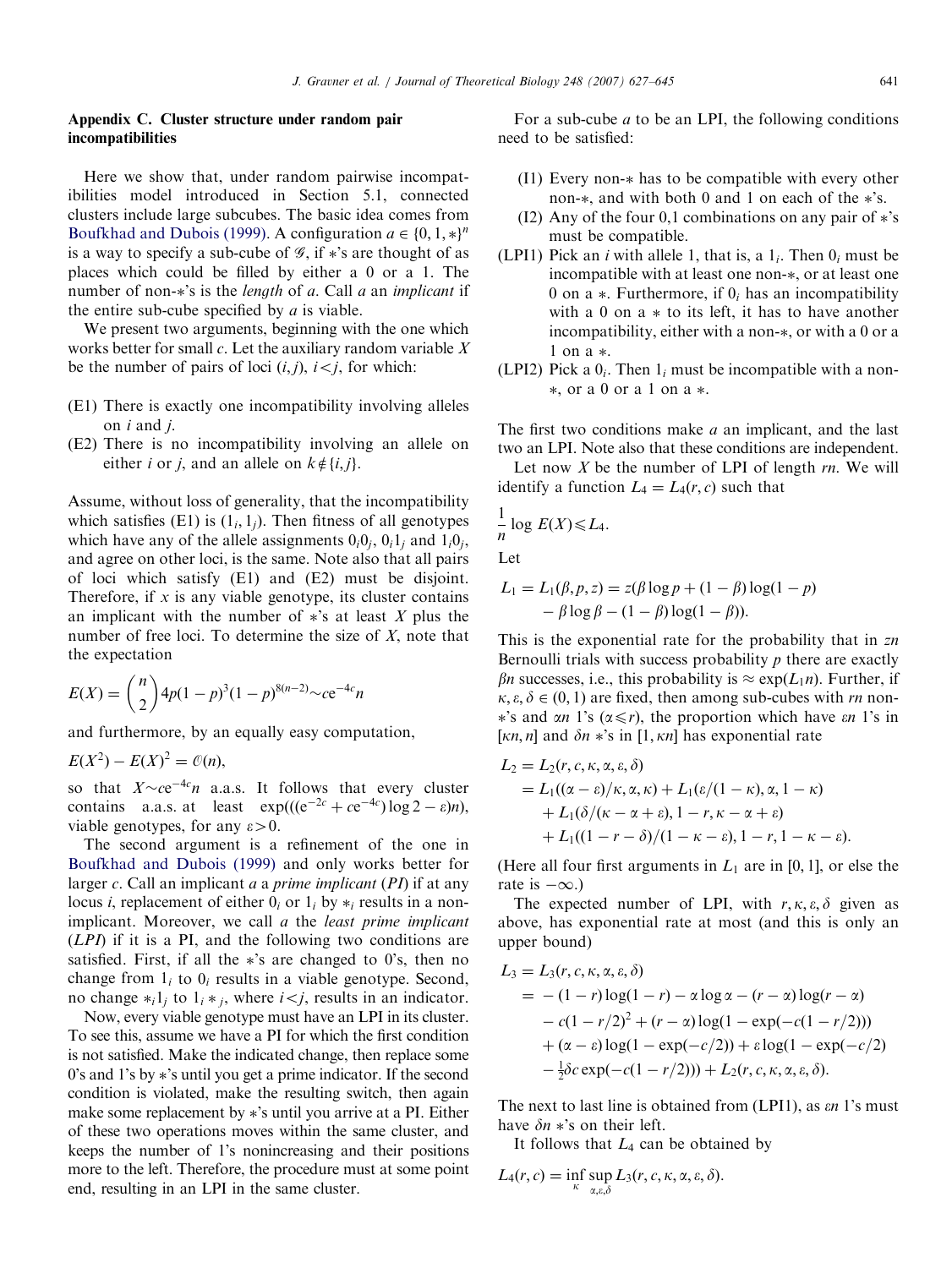If  $L_4(r, c) < 0$ , all LPI (for this c) a.a.s. have length at most r. Numerical computations show that this gives a better bound than  $1 - e^{-2c} - ce^{-4c}$  for  $c \ge 0.38$ . Let us denote the best upper bound from the two estimates by  $r_u(c)$ . This function is computed numerically and plotted in [Fig. 3](#page-8-0).

## Appendix D. Proof of Eq. (10)

In this section we assume that genotypes have multiallelic loci, which are subject to random pair incompatibilities. The model introduced in Section 5.2 is the most natural, but is not best suited for our second moment approach. Instead, we will work with the equivalent modified model with  $m$  pair incompatibilities, each chosen independently at random, and the first and the second member of each pair chosen independently from the *an* available alleles. We will assume that  $m = \frac{1}{4}ca^2n$ , label  $c' = \frac{1}{4}c$ , and denote, as usual, the resulting set of incompatibilities by F.

To see that these two models are equivalent for our purposes, first note that the number of incompatibilities which are *not legitimate*, in the sense that the two alleles are chosen from the same locus, is stochastically bounded in  $n$ . (In fact, it converges in distribution to a Poisson( $c'a^2$ ) random variable.) Moreover, by the Poisson approximation to the birthday problem [\(Barbour et al.,](#page-17-0) [1992\)](#page-17-0), the number of pairs of choices which result in the same incompatibility in this model is asymptotically Poisson( $c'd^2/2$ ). In short, then, the procedure results in the number  $m - \mathcal{O}(1)$  of different legitimate incompatibilities. If  $m$  in the modified model is increased to, say,  $m' = m + n^{2/3}$ , then the two models could be coupled so that the incompatibilities in the original model are included in those in the modified model. As the existence of a viable phenotype becomes less likely when  $m$  is increased, this demonstrates that Eq. (10) will follow once we show the following for the modified model: for every  $\varepsilon > 0$  there exists a large enough a so that  $c' < \log a - \varepsilon$  implies that  $N \geq 1$  a.a.s.

To show this, we introduce the auxiliary random variable

alleles, and the weights  $w_0$  and  $w_1$  will be chosen later. To intuitively understand the statistic  $X$ , note that when  $w_0 = w_1 = 1$ , the product is exactly the indicator of the event that  $\sigma$  is viable and X is then the number of viable genotypes  $N$ . In general,  $X$  gives different scores to different viable genotypes—however, the crucial fact to note is that  $X>0$  iff  $N>0$ . Therefore

$$
P(N > 0) = P(X > 0) \ge (E(X))^2 / E(X^2),
$$

which is how the second moment method is used [\(Achlioptas and Moore, 2004\)](#page-16-0).

As

$$
P(|\sigma \cap I| = 0) = \left(\frac{a-1}{a}\right)^2,
$$
  

$$
P(|\sigma \cap I| = 1) = \frac{2(a-1)}{a^2},
$$

we have

$$
E(X) = a^n \left( w_0 \left( \frac{a-1}{a} \right)^2 + w_1 \frac{2(a-1)}{a^2} \right)^m.
$$

Moreover

$$
E(X^{2}) = \sum_{k=0}^{n} a^{n} {n \choose k} (a-1)^{k}
$$
  
× $(w_{0}^{2}P(00) + 2w_{0}w_{1}P(01) + w_{1}^{2}P(11)),$ 

where  $P(01)$  is the probability that I has intersection of size 0 with  $\sigma = 0_1 \dots 0_k 0_{k+1} \dots 0_n$  and of size 1 with  $\tau = 1_1 \dots 1_k 0_{k+1} \dots 0_n$ , and  $P(00)$  and  $P(11)$  are defined analogously. Thus, if  $k = \alpha n$ ,

$$
P(00) = \left(1 - \frac{1 + \alpha}{a}\right)^2,
$$
  
\n
$$
P(01) = \frac{2\alpha}{a} \left(1 - \frac{1 + \alpha}{a}\right),
$$
  
\n
$$
P(11) = \frac{2(1 - \alpha)}{a} \left(1 - \frac{1 + \alpha}{a}\right) + 2\left(\frac{\alpha}{a}\right)^2.
$$

Let  $\Lambda = \Lambda_{a,w_0,w_1}(\alpha)$  be the *n*th root of the  $k = (\alpha n)$ th term in the sum for  $E(X^2)$ , divided by  $E(X)^2$ . Hence

$$
A = \frac{(a-1)^{\alpha}}{a \cdot \alpha^{\alpha}(1-\alpha)^{1-\alpha}} \times \frac{(w_0^2(1-\frac{1+\alpha}{a})^2 + 4w_0w_1\frac{\alpha}{a}(1-\frac{1+\alpha}{a}) + 2w_1^2(\frac{(1-\alpha)}{a}(1-\frac{1+\alpha}{a}) + (\frac{\alpha}{a})^2))^{c'a^2}}{(w_0(\frac{a-1}{a})^2 + w_1\frac{2(a-1)}{a^2})^{2c'a^2}}.
$$

$$
X = \sum_{\sigma \in \mathscr{G}_a} \prod_{I \in F} (w_0 1_{\{|I \cap \sigma| = 0\}} + w_1 1_{\{|I \cap \sigma| = 1\}}),
$$

where  $1_A$  is the indicator of the set A. The size of the intersection  $I \cap \sigma$  is computed by transforming both the incompatibility I and the genotype  $\sigma$  to sets of (indexed) Let  $\alpha^* = (a-1)/a$ . A short computation shows that  $\Lambda = 1$ when  $\alpha = \alpha^*$ .

If  $\Lambda > 1$  for some  $\alpha$ , then  $E(X^2)/(E(X))^2$  increases exponentially and the method fails (as we will see below, this always happens when  $w_0 = w_1 = 1$ , i.e., when  $X = N$ ). On the other hand, if  $\Lambda < 1$  for  $\alpha \neq \alpha^*$ , and  $\frac{d^2A}{da^2}(\alpha^*) < 0$ , then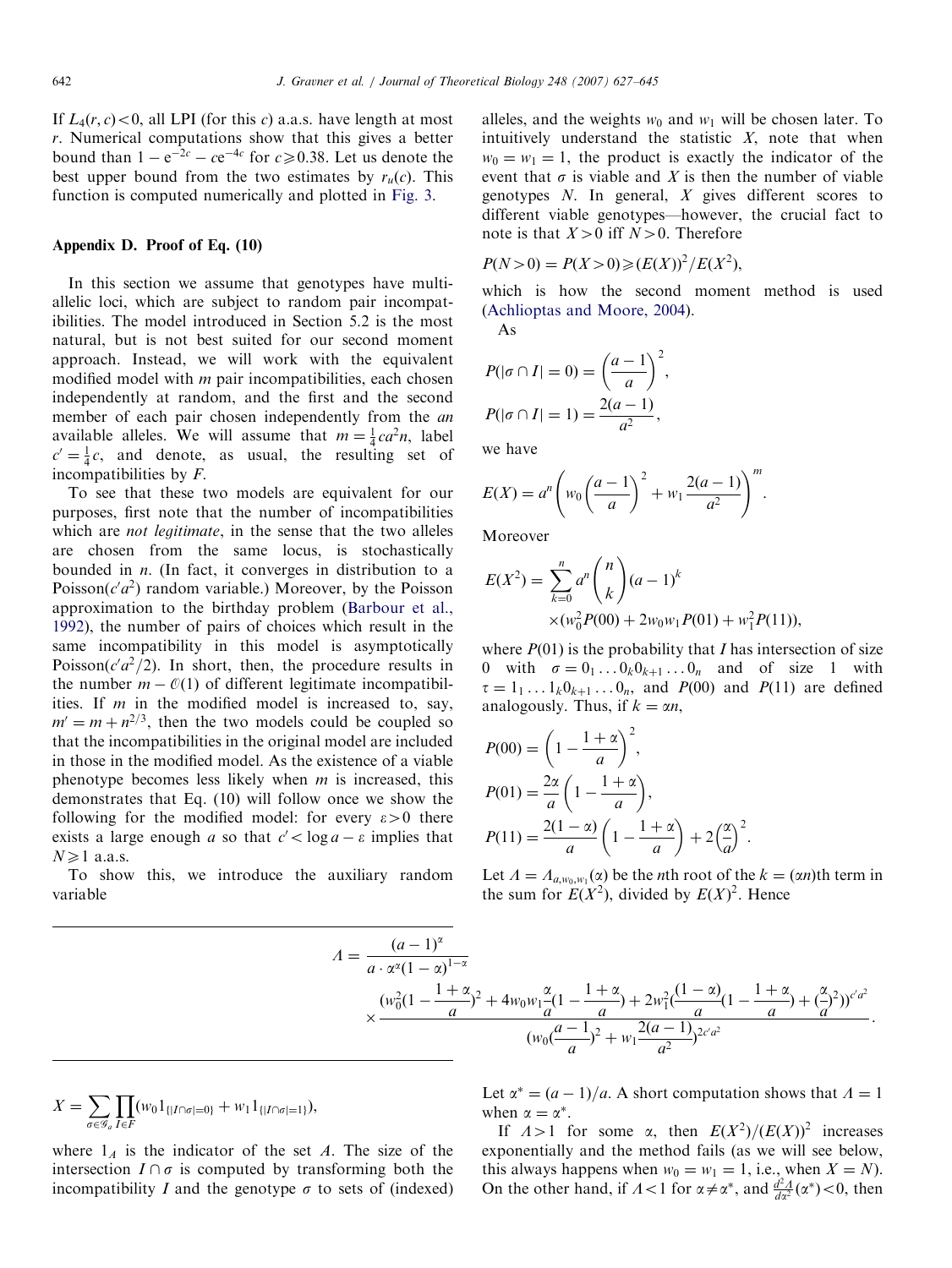<span id="page-16-0"></span>Lemma 3 from Achlioptas and Moore (2004) implies that  $E(X^2)/(E(X))^2 \leq C$  for some constant C, which in turn implies that  $P(N>0) \ge 1/C$ . The sharp threshold result then finishes off the proof of Eq. (10).

Our aim then is to show that  $w_0$  and  $w_1$  can be chosen so that, for  $c' = \log a - \varepsilon$ ,  $\Lambda$  has the properties described in the above paragraph. We have thus reduced the proof of Eq. (10) to a calculus problem.

Certainly the necessary condition is that  $\frac{dA}{dx}(\alpha^*) = 0$ , and

$$
\frac{dA}{d\alpha}(\alpha^*) = -\frac{2}{a^3}(w_0(a-1) - w_1(a-2))^2,
$$

so we choose  $w_0 = a - 2$  and  $w_1 = a - 1$ . (Only the quotient between  $w_0$  and  $w_1$  matters, so a single equation is enough.) This simplifies  $\Lambda$  to

$$
A = A_a(\alpha) = \frac{(a-1)^{\alpha}}{a\alpha^{\alpha}(1-\alpha)^{1-\alpha}} \cdot \frac{\left(\left(\alpha - \frac{a-1}{a}\right)^2 - \frac{(a-1)^4}{a^2}\right)^{c'a^2}}{\left(\frac{(a-1)^2}{a}\right)^{2c'a^2}}.
$$

Let  $\varphi = \log A$ . We need to demonstrate that  $\varphi < 0$  for  $\alpha \in \mathcal{C}$ [0,  $\alpha^*$ )  $\cup$  ( $\alpha^*$ , 1] and that  $\varphi''(\alpha^*)$  < 0. A further simplification can be obtained by using  $x - Cx^2 \leq \log(1 + x) \leq x$  (valid for all nonnegative x), which enables us to transform  $\varphi$ (without changing the notation) to

$$
\varphi(\alpha) = c' \frac{a^4}{(a-1)^4} \left(\alpha - \frac{a-1}{a}\right)^2 - \alpha \log \alpha
$$

$$
- (1-\alpha) \log(1-\alpha) + \alpha \log(a-1) - \log a.
$$

Now

$$
\varphi''(\alpha) = 2c' \frac{a^4}{(a-1)^4} - \frac{1}{\alpha(1-\alpha)}.
$$

Table 1 The lower bounds on  $\gamma$  obtained by the method described in text, compared to the easy upper bounds  $4 \log a$ 

| $\boldsymbol{a}$ | $1.b.$ on $\gamma$ | $4\log a$ |
|------------------|--------------------|-----------|
| 3                | 1.679              | 4.395     |
| $\overline{4}$   | 2.841              | 5.546     |
| 5                | 3.848              | 6.438     |
| 6                | 4.714              | 7.168     |
| 7                | 5.467              | 7.784     |
| 8                | 6.128              | 8.318     |
| 9                | 6.715              | 8.789     |
| 10               | 7.242              | 9.211     |
| 20               | 10.672             | 11.983    |
| 30               | 12.608             | 13.605    |
| 40               | 13.944             | 14.756    |
| 50               | 14.960             | 15.649    |
| 100              | 18.017             | 18.421    |
| 200              | 20.982             | 21.194    |
| 300              | 22.663             | 22.816    |
| 400              | 23.846             | 23.966    |
| 500              | 24.759             | 24.859    |

So automatically, for c' large but  $c' = o(a)$ ,  $\varphi''(\alpha^*) < 0$  for large *a*. Moreover,  $\varphi$  cannot have another local maximum when  $\varphi'' > 0$ . If  $\varphi(\alpha) \ge 0$  for some  $\alpha \ne \alpha^*$ , then this must happen for an  $\alpha$  in one of the two intervals  $[0, 1/(2c<sup>2</sup>) +$  $\mathcal{O}((c')^{-2})$  or  $[1 - 1/(2c') - \mathcal{O}((c')^{-2}), 1]$ . Now,  $\varphi$  has a unique maximum at  $\alpha^*$  in the second interval. In the first interval, a short computation shows that

$$
\varphi(\alpha) = -\varepsilon - \alpha \log a + \mathcal{O}\left(\frac{\log \log a}{\log a}\right),\,
$$

which is negative for large a. This ends the proof.  $\Box$ 

This method yields nontrivial lower bounds for  $\gamma$  for all  $a \geqslant 3$ , cf. Table 1.

## Appendix E. Existence of viable phenotypes

In this section we describe a comparison between models from Sections 5.2 and 5.3 that will yield the result in Section 5.3. We discretize the continuous phenotype space and in the process obtain slightly dependent incompatibilities which cause a loss of precision by the factor 4.

We begin by assuming that  $a = 1/r$  is an integer, which we can do without loss of generality. Divide the  $\ddot{i}$ <sup>th</sup> coordinate interval [0, 1] into *a* disjoint intervals  $I_{i0}, \ldots$ ,  $I_{i,q-1}$  of length r. Note that in our notation, the first subscript of I specifies a particular trait while the second subscript specifies a particular interval of the trait's values. To a phenotype  $x \in \mathcal{P}$  we assign an element  $\Delta(x)$  of the generalized hypercube  $\mathcal{G}_a$  by  $\Delta(x)_i = j$  iff  $x_i \in I_{ij}$ .

Note that  $\Delta(x)$ <sub>i</sub> =  $\Delta(y)$ <sub>i</sub> implies that  $|x_i - y_i| \le r$ . Therefore, as soon as  $I_{i_1j_1} \times I_{i_2j_2}$  contains a point  $z \in \Pi_{i_1i_2}$ , every x with  $\Delta(x)_{i_1} = j_1$  and  $\Delta(x)_{i_2} = j_2$  has  $|x_{i_1} - z_{i_1}| \le r$ and  $|x_{i2} - z_{i2}| \le r$  and is therefore inviable by definition. Moreover, by the fundamental property of a Poisson point location (e.g., [Penrose, 1996](#page-17-0)), each product  $I_{i_1j_1}$  x  $I_{i_2i_2}$  intersects  $\Pi_{i_1i_2}$  independently with probability  $1 - \exp(-\lambda r^2) \sim cr^2/(2n)$ , for large n. The result from Section 5.2 implies that, when  $cr^2 > 4 \log a = -4 \log r$ , a.a.s. no  $\Delta(x)$  is viable and thus there is a.a.s. no viable genotype.

On the other hand, let  $I^{\varepsilon}$  be the closed  $\varepsilon$ -neighborhood of the interval I in [0, 1] (the set of points within  $\varepsilon$  of I), and consider the events that the square  $I_{i_1j_1}^{r/2} \times I_{i_2j_2}^{r/2}$  contains a point in  $\Pi_{i_1i_2}$ . These events are independent if we restrict  $j_1, j_2$ to even integers, as these squares are then disjoint. Moreover, each event has probability  $1 - \exp(-4\lambda r^2) \sim 4cr^2/(2n)$ , for large *n*. We thus look for a viable genotype with  $\Delta(x)$ even for all i. This reduces the number of traits a by a factor of 2, and it follows from Section 5.2 that a viable genotype x with all  $\Delta(x)$ , even a.a.s. exists as soon as  $4cr^2 < 4(\log(a/2) - o(1)) = (-4\log r - \log 2 - o(1)).$ 

## References

Achlioptas, D., Moore, C., 2004. Random k-SAT: two moments suffice to cross a sharp threshold. SIAM J. Comput. 17, 947–973.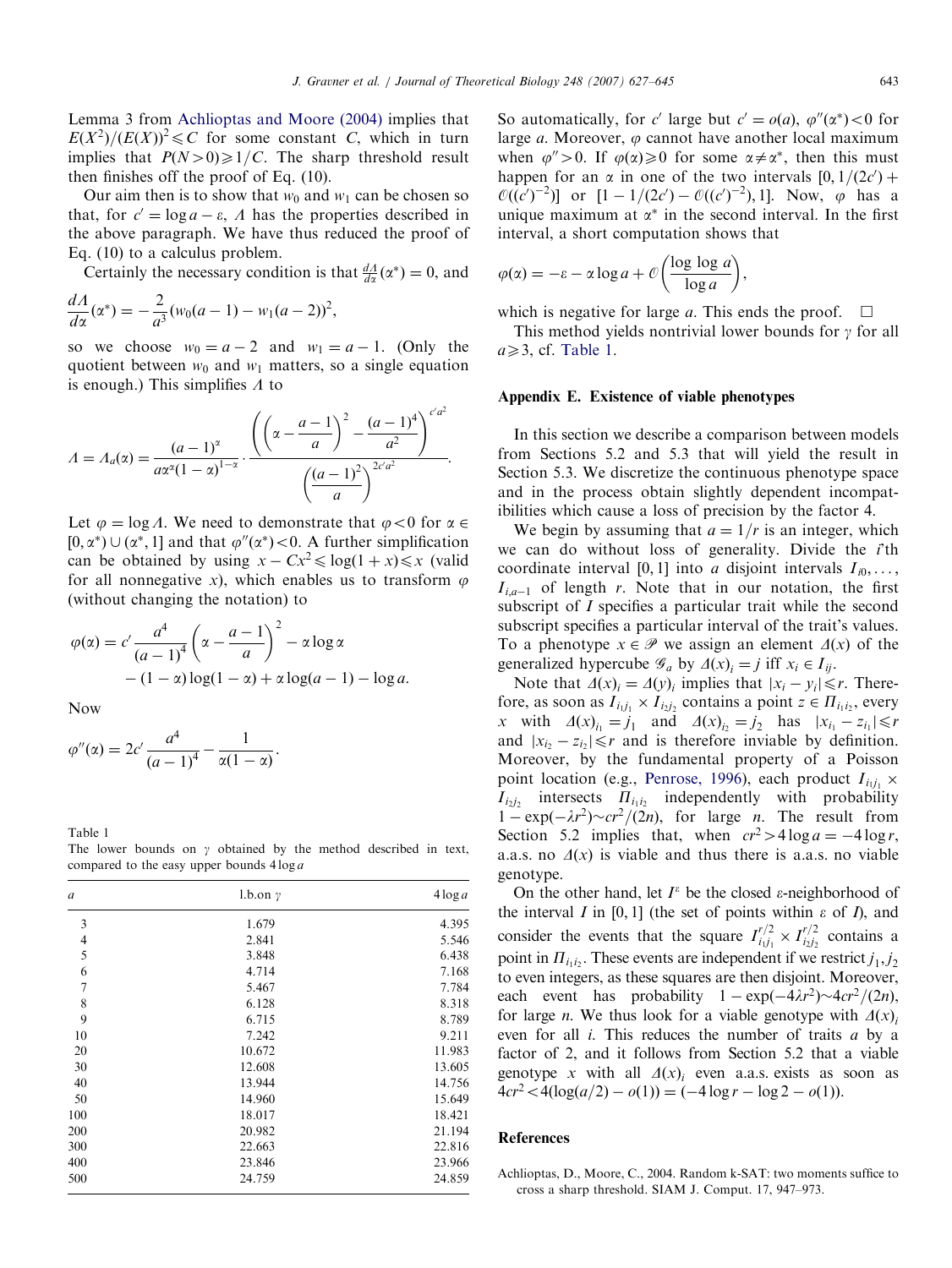- <span id="page-17-0"></span>Achlioptas, D., Peres, Y., 2004. The threshold for random  $k$ -SAT is  $2^{k} \log 2 - o(k)$ . J. Am. Math. Soc. 17, 947–973.
- Achlioptas, D., Kirousis, L.M., Kranakis, E., Krizanc, D., 2001. Rigorous results for  $(2 + p)$ -SAT. Theoret. Comput. Sci. 265, 109–129.
- Athreya, K., Ney, P., 1971. Branching Processes. Springer, Berlin (reprinted by Dover 2004).
- Barbour, A.D., Holst, L., Janson, S., 1992. Poisson Approximation. Oxford University Press.
- Berger, N., 2004. A lower bound for the chemical distance in sparse longrange percolation models. (<http://arxiv.org/abs/math/0409021>).
- Biroli, G., Monasson, R., Weigt, M., 2000. A variational description of the ground state structure in random satisfiability problems. Eur. Phys. J. B-Condensed Matter 14, 551–568.
- Biskup, M., 2004. On the scaling of the chemical distance in long-range percolation models. Ann. Probab. 32, 2938–2977.
- Bollobás, B., 2001. Random Graphs. Cambridge University Press, Cambridge.
- Bollobás, B., Kohayakawa, Y., Łuczak, T., 1992. The evolution of random subgraphs of the cube. Random Struct. Algorithms 3, 55–90.
- Bollobás, B., Kohayakawa, Y., Łuczak, T., 1994. On the evolution of random Boolean functions. In: Extremal Problems for Finite Sets (Visegrád, 1991), Bolyai Society Mathematical Studies, vol. 3. János Bolyai Mathematical Society, Budapest, pp. 137–156.
- Boufkhad, Y., Dubois, O., 1999. Length of prime implicants and number of solutions of random CNF formulae. Theoret. Comput. Sci. 215, 1–30.
- Burch, C.L., Chao, L., 1999. Evolution by small steps and rugged landscapes in the RNA virus phi 6. Genetics 151, 921–927.
- Burch, C.L., Chao, L., 2004. Epistasis and its relationship to canalization in the RNA virus phi 6. Genetics 167, 559–567.
- Cabot, E.L., Davis, A.W., Johnson, N.A., Wu, C.-I., 1994. Genetics of reproductive isolation in the Drosophila simulans clade: complex epistasis underlying hybrid male sterility. Genetics 137, 175–189.
- Campos, P.R.A., Adami, C., Wilke, C.O., 2002. Optimal adaptive performance and delocalization in NK fitness landscapes. Physica A 304, 495–506.
- Choi, S.-S., Jung, K., Kim, J.H., 2005. Phase transition in a random NK landscape model. In: Proceedings of the 2005 Conference on Genetic and Evolutionary Computation. ACM Press, New York, pp. 1241–1248.
- Cook, S.A., 1971. The complexity of theorem proving procedures. In: Proceedings of the Third Annual ACM Symposium on the Theory of Computing. ACM, New York, pp. 151–158.
- Coyne, J., Orr, H.A., 2004. Speciation. Sinauer Associates, Inc., Sunderland, MA.
- de la Vega, W.F., 2001. Random 2-SAT: results and problems. Theoret. Comput. Sci. 265, 131–146.
- Derrida, B., Peliti, L., 1991. Evolution in flat landscapes. Bull. Math. Biol. 53, 255–282.
- Eigen, M., McCaskill, J., Schuster, P., 1989. The molecular quasispecies. Adv. Chem. Phys. 75, 149–263.
- Elena, S.F., Lenski, R.E., 2003. Evolution experiments with microorganisms: The dynamics and genetic bases of adaptation. Nature Rev. Genetics 4, 457–469.
- Fontana, W., Schuster, P., 1998. Continuity in evolution: on the nature of transitions. Science 280, 1451–1455.
- Fontana, W., Stadler, P.F., Tarazona, P., Weinberger, E.O., Schuster, P., 1993. RNA folding and combinatory landscapes. Phys. Rev. E 47, 2083–2099.
- Friedgut, E., 1999. Necessary and sufficient conditions for sharp thersholds of graph properties, and the k-SAT problem. J. Am. Math. Soc. 12, 1017–1054.
- Gavrilets, S., 1997. Evolution and speciation on holey adaptive landscapes. Trends in Ecology and Evolution 12, 307–312.
- Gavrilets, S., 2003. Models of speciation: what have we learned in 40 years? Evolution 57, 2197–2215.
- Gavrilets, S., 2004. Fitness Landscapes and the Origin of Species. Princeton University Press, Princeton, NJ.
- Gavrilets, S., Gravner, J., 1997. Percolation on the fitness hypercube and the evolution of reproductive isolation. J. Theoret. Biol. 184, 51–64.
- Gavrilets, S., Hastings, A., 1996. Founder effect speciation: a theoretical reassessment. Am. Nat. 147, 466–491.
- Häggström, O., 2001. Coloring percolation clusters at random. Stochastic Process. Appl. 96, 213–242.
- Huynen, M.A., Stadler, P.F., Fontana, W., 1996. Smoothness within ruggedness: the role of neutrality in adaptation. Proc. Nat. Acad. Sci. USA 93, 397–401.
- Janson, S., Łuczak, T., Rucinski, A., 2000. Random Graphs. Wiley, New York.
- Kauffman, S.A., 1993. The Origins of Order. Oxford University Press, Oxford.
- Kauffman, S.A., Levin, S., 1987. Towards a general theory of adaptive walks on rugged landscapes. J. Theoret. Biol. 128, 11–45.
- Kimura, M., 1983. The Neutral Theory of Molecular Evolution. Cambridge University Press, New York.
- Korte, B., Vygen, J., 2005. Combinatorial Optimization, Theory and Algorithms, third ed. Springer, Berlin.
- Lenski, R.E., Ofria, C., Collier, T.C., Adami, C., 1999. Genome complexity, robustness and genetic interactions in digital organisms. Nature 400, 661–664.
- Lipman, D.J., Wilbur, W.J., 1991. Modeling neutral and selective evolution of protein folding. Proc. R. Soc. London B 245, 7–11.
- Lynch, M., 2007. The Origins of Genome Architectures. Sinauer Associates, Sunderland, MA.
- Martinez, M.A., Pezo, V., Marlière, P., Wain-Hobson, S., 1996. Exploring the functional robustness of an enzyme by in vitro evolution. EMBO J. 15, 1203–1210.
- Molloy, M., 2003. Models for random constraint satisfaction problems. SIAM J. Comput. 32, 935–949.
- Monasson, R., Zecchina, R., 1997. Statistical mechanics of the random K-satisfiability model. Phys. Rev. E 56, 1357–1370.
- Newman, M.E.J., Engelhardt, R., 1998a. Effects of selective neutrality on the evolution of molecular species. Proc. R. Soc. London B 265, 1333–1338.
- Newman, M.E.J., Engelhardt, R., 1998b. Effects of selective neutrality on the evolution of molecular species. Proc. R. Soc. London B 265, 1333–1338.
- Ohta, T., 1992. The nearly neutral theory of molecular evolution. Annu. Rev. Ecol. Systematics 23, 263–286.
- Ohta, T., 1998. Evolution by nearly-neutral mutations. Genetica 102/103, 83–90.
- Orr, H.A., 1995. The population genetics of speciation: the evolution of hybrid incompatibilities. Genetics 139, 1803–1813.
- Orr, H.A., 1997. Dobzhansky Bateson and the genetics of speciation. Genetics 144, 1331–1335.
- Orr, H.A., 2006a. The distribution of fitness effects among beneficial mutations in Fisher's geometric model of adaptation. J. Theoret. Biol. 238, 279–285.
- Orr, H.A., 2006b. The population genetics of adaptation on correlated fitness landscapes: The block model. Evolution 60, 1113–1124.
- Orr, H.A., Orr, L.H., 1996. Waiting for speciation: the effect of population subdivision on the waiting time to speciation. Evolution 50, 1742–1749.
- Orr, H.A., Turelli, M., 2001. The evolution of postzygotic isolation: accumulating Dobzhansky-Muller incompatibilities. Evolution 55, 1085–1094.
- Penrose, M.D., 1996. Continuum percolation and Euclidean minimal spanning trees in high dimensions. Ann. Appl. Probab. 6, 528–544.
- Pigliucci, M., Kaplan, J., 2006. Making Sense of Evolution: The Conceptual Foundations of Evolutionary Biology. University of Chicago Press, Chicago.
- Reidys, C.M., 2006. Combinatorics of genotype-phenotype maps: an RNA case study. In: Percus, A., Istrate, G., Moore, C. (Eds.), Computational Complexity and Statistical Physics. Oxford University Press, Oxford, pp. 271–284.